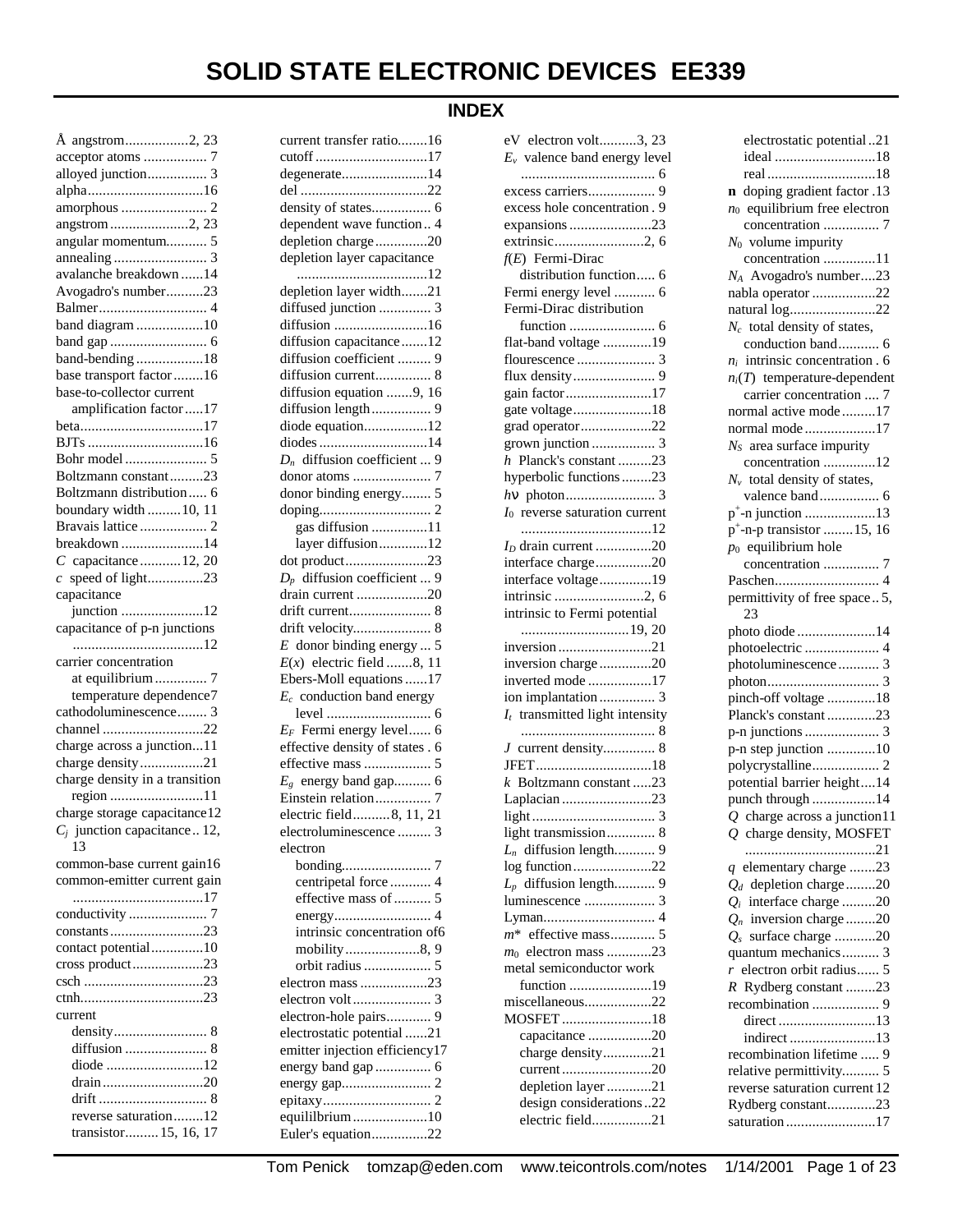|                               |                               | W boundary width10                   | $\varepsilon_0$ permittivity of free space |
|-------------------------------|-------------------------------|--------------------------------------|--------------------------------------------|
| Schrödinger wave equation5    | excess carriers 15            | W depletion layer width21            |                                            |
|                               | excess hole distribution 17   |                                      | $\varepsilon_r$ relative permittivity 5    |
| solar cells14                 | operating modes17             |                                      | $\phi_F$ Fermi potential 19                |
|                               | transition region $10, 11$    | wave function, dependent. 4          |                                            |
| space charge neutrality 7     | transition region capacitance |                                      | $\phi_s$ surface potential20               |
| space derivative 22           |                               |                                      | $\gamma$ emitter injection efficiency      |
|                               |                               | work function4, 19                   |                                            |
| steady state concentrations13 | trigonometric identities 22   | $x_{n0}$ transition region11         |                                            |
|                               | tunnel diode14                | $x_{p0}$ transition region11         | $\mu_n$ electron mobility 8                |
| strong inversion21            |                               |                                      | $\mu_p$ hole mobility  8                   |
|                               | $V_0$ contact potential 10    | $\Phi$ work function 4, 19           | $\rho_0$ angular momentum  5               |
| surface potential20           |                               | $\Phi_B$ potential barrier height    |                                            |
|                               | vector differential equation  |                                      | $\tau_n$ electron recombination            |
| threshold voltage. 19, 21, 22 |                               | $\Phi_m(\phi)$ dependent wave        |                                            |
| adjusting19                   | $V_{FB}$ flat-band voltage 19 |                                      | $\tau_p$ hole recombination                |
| total capacitance20           | $V_G$ gate voltage18          | $\Psi(x)$ wave function  5           |                                            |
| transistor                    | $V_i$ interface voltage19     | $\alpha$ absorption coefficient 8    |                                            |
|                               | $V_p$ pinch-off voltage18     | $\alpha$ current transfer ratio 16   |                                            |
| current flow  15, 16, 17      | $v_s$ saturation velocity  8  | gain factor17                        |                                            |
|                               | $V_T$ threshold voltage 19    | $\delta p$ excess hole concentration |                                            |
| diffusion equation 16         |                               |                                      |                                            |

# **INTRODUCTION (see also PeriodicTableAndAtoms.pdf)**

- In a **crystal**, atoms are arranged in a periodic array called a **lattice structure**. Some types of lattice structure are 1) **simple cubic** having one atom at each corner of a cube for a total internal content of 1 atom/cube, 2) **body-centered cubic** having an additional atom in the center of the cube, 2 atoms/cube, 3) **face-centered cubic** having an atom at each corner and another in the center of each outer face, 4 atoms/cube, 4) **diamond** having a facecentered structure with 4 additional internal atoms, 8 atoms/cube. The length of each side of the cube is the **lattice constant**, denoted by *a*, and expressed in units of angstroms  $(1\text{\AA} = 10^{-8} \text{ cm}).$ We are sometimes interested in the **nearest neighbor** distance, the center-to-center distance between the two closes atoms in a cube, expressed in terms of *a*. In the diamond lattice, this is  $\frac{1}{4}$  the length of the diagonal connecting the most distant opposing corners of the cube,  $a\sqrt{3}/4$ .
- Crystals are **tailored** in order to control 1) electron transport, 2)<br>absorption and absorption radiation of light.

#### Elemental

semiconductors have a **diamond lattice structure**. **Binary compounds**

composed of combinations from

similar to diamond structure.



groups II-V and II-VI have a zinc blende structure

- Silicon is not a metal because there is a gap between the bonding states and the non-bonding states. Two states of the same energy are said to be degenerate. Semiconductors have a small **energy gap**. Insulators have a large energy gap. In metals there is overlap between bonding states.
- **Intrinsic semiconductors** such as pure Si and Ge, have an identical number of electrons in the conduction band and holes in the valence band. At 0K, all electrons return to the valence band.
- **Doping** is the controlled introduction of impurities into a pure substance. This generally results in an This generally results in an **extrinsic semiconductor**, i.e. a material having either a surplus of electrons (n-type) or a surplus of holes (p-type).
- **Single crystal** means that the atoms are arranged in a single array. **Polycrystalline** means that atoms are in multiple arrays, having **grain boundaries** between them. **Amorphous** means the atoms are arranged with no definite form.

**Bravais** (bra-VAY) is a lattice with one atom per cell.

- A **cubic close-packed plane** has layers of atoms arranged in 3 offset arrays as shown in the illustration at right.
- **Epitaxy** is the technique of growing an oriented, singlecrystal layer on a substrate layer having an identical or similar lattice structure. Epitaxy methods include 1) CVD Chemical Vapor Deposition (also used for polycrystaline and amorphous deposition), 2) LPE Liquid-Phase Epitaxy - growth from a melt, 3) MBE Molecular Beam Epitaxy - elements are evaporated in a vacuum.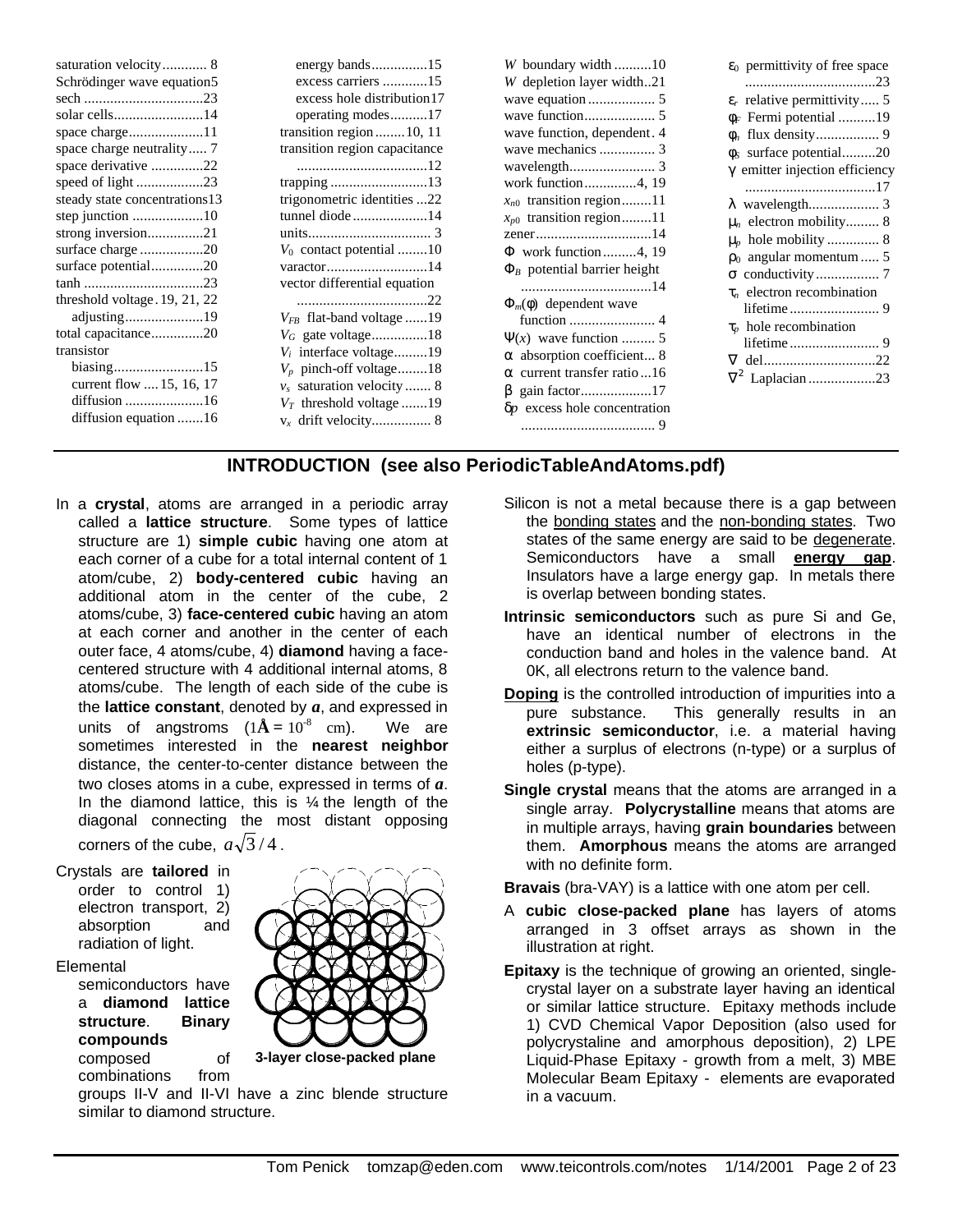**Quantum mechanics** is a theory of matter that is based on the concept of the possession of wave properties by elementary particles, that affords a mathematical interpretation of the structure and interactions of matter on the basis of these properties, and that incorporates within it quantum theory and the uncertainty principle — called also *wave mechanics*.

#### **LIGHT**

#### **Luminescence –** the property of light emission

- **Photoluminescence –** radiation resulting from the recombination of carriers excited by photon absorption. Some materials react rapidly to the excitation being turned off; this process is called **fluorescence**. In other materials, emission continues long after excitation is removed; these processes are called **phosphorescence**, the materials are **phosphors**.
- **Cathodoluminescence –** radiation resulting from the recombination of excited carriers created by highenergy electron bombardment.
- **Electroluminescence –** radiation resulting from the recombination of carriers excited by the introduction of current into the sample. The **injection electroluminescence** effect occurs when an electric current causes the injection of minority carriers into regions of the semiconductor crystal where they can recombine with majority carriers, resulting in recombination radiation—used in LEDs.

### **P-N JUNCTION FABRICATION**

- **Grown –** A junction is created by abruptly changing the doping during the growth of the crystal.
- **Alloyed –** A pellet on one material is melted into an oppositely-doped material and a *regrown* crystal region forms at the junction.
- **Diffused –** The crystal is heated to about 1000ºC causing atoms to move out of their lattice positions. Doping atoms in a gaseous state outside the material move into the vacated positions by diffusion. This methods offers precision and is implemented in integrated circuit fabrication.
- **Ion Implantation** A beam of impurity ions is accelerated to a kinetic energy in the range of several KeV to several MeV and fired into the crystal. The depth at which the ions come to rest can be controlled by the kinetic energy level. Used in integrated circuits. Damage to the lattice caused by ion collisions can be repaired by *annealing*, or heating of the crystal.

### **BE CAREFUL WITH UNITS!**

In this course, energy is usually expressed in eV rather than J, and distance is often cm rather than m. Be sure to be consistent with units in a formula, paying attention to the units of constants as well. Some formulas just do not work with units of eV; calculate energy in J and convert to eV.

### **PHOTON**

The quantity of energy gained or lost when an electron moves from one energy level to the next, a quantized unit of light energy whose magnitude is dependent upon frequency. The amount of energy is equal to Plank's constant multiplied by the radiation frequency.

1 photon =  $h\nu = E_2 - E_1$  [J]

### **Ev ELECTRON VOLT**

The energy gained when an electron moves to a point with a 1 volt greater potential  $[1.60 \times 10^{-19}$  J]. To convert from joules to electron volts, divide J by q.

| <b>WAVELENGTH</b>                 |                                                       |                                                              |                     |
|-----------------------------------|-------------------------------------------------------|--------------------------------------------------------------|---------------------|
|                                   | c = speed of light 2.998 $\times$ 10 <sup>8</sup> m/s |                                                              |                     |
| $c = \lambda v$                   | $\lambda$ = wavelength [m]                            |                                                              |                     |
|                                   |                                                       | $v = (nu)$ radiation frequency [Hz]                          |                     |
| $1\text{\AA} = 10^{-10} \text{m}$ |                                                       | $\AA$ = (angstrom) unit of distance equal<br>to $10^{-10}$ m |                     |
|                                   |                                                       | $m = (meters)$                                               |                     |
|                                   |                                                       | <b>WAVELENGTH SPECTRUM</b>                                   |                     |
| <b>BAND</b>                       |                                                       | <b>METERS</b>                                                | <b>ANGSTROMS</b>    |
| Longwave radio                    |                                                       | $1 - 100$ km                                                 | $10^{13} - 10^{15}$ |
| <b>Standard Broadcast</b>         |                                                       | $100 - 1000$ m                                               | $10^{12} - 10^{13}$ |
| Shortwave radio                   |                                                       | $10 - 100$ m                                                 | $10^{11} - 10^{12}$ |
| TV, FM                            |                                                       | $0.1 - 10 \text{ m}$                                         | $10^9 \t- 10^{11}$  |
| Microwave                         |                                                       | $1 - 100$ mm                                                 | $10^7 - 10^9$       |
| Infrared light                    |                                                       | $0.8 - 1000 \mu m$                                           | $8000 - 10^{7}$     |
| Visible light                     |                                                       | 360 - 690 nm                                                 | $3600 - 6900$       |
| violet                            |                                                       | 360 nm                                                       | 3600                |
| blue                              |                                                       | 430 nm                                                       | 4300                |
| green                             |                                                       | 490 nm                                                       | 4900                |
| yellow                            |                                                       | 560 nm                                                       | 5600                |
| orange                            |                                                       | $600$ nm                                                     | 6000                |
| red                               |                                                       | 690 nm                                                       | 6900                |
| <b>Ultraviolet light</b>          |                                                       | 10 - 390 nm                                                  | $100 - 3900$        |
| X-rays                            |                                                       | 5 - 10,000 pm                                                | $0.05 - 100$        |
| Gamma rays                        |                                                       | $100 - 5000$ fm                                              | $0.001 - 0.05$      |
| Cosmic rays                       |                                                       | $< 100$ fm                                                   | < 0.001             |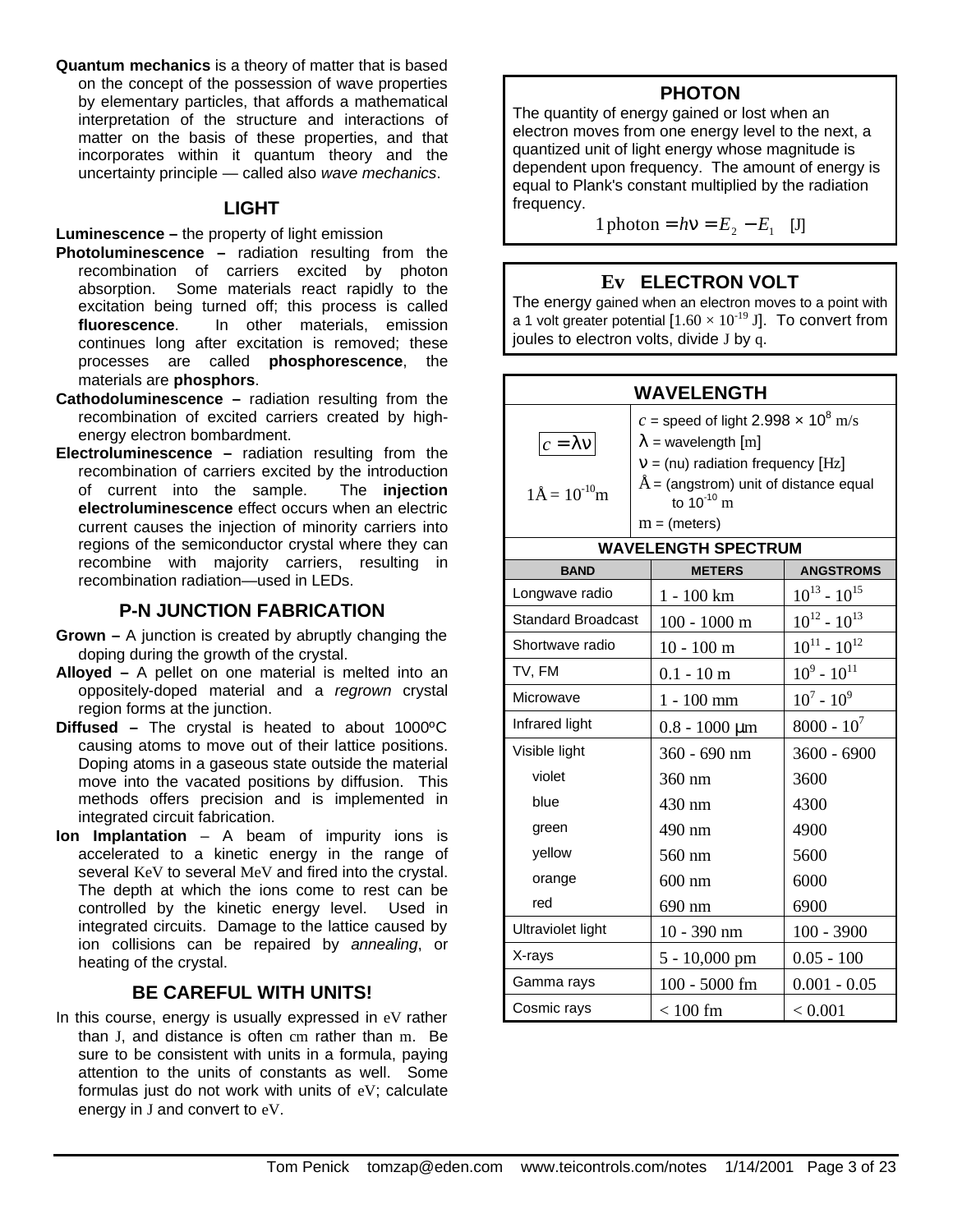# **PHOTOELECTRIC EFFECT**

In order to escape from a metal being bombarded by light, an electron requires an amount of energy *q*Φ and emits an energy *h*ν. The **work function** Φ, is the minimum amount of energy needed to cause an electron to leave the metal. It is a constant for each metal. Tungsten: 4.5 eV.

$$
E_m = h \mathbf{V} - q \mathbf{\Phi}
$$
 (must know)

- $E_m$  = maximum energy of emitted electrons [J]
- $h =$  Planck's constant, 6.63 $\times$ 10<sup>-34</sup> J-s

 $v = (nu)$  frequency [Hz]

*q* = electron charge  $1.6022 \times 10^{-19}$  [c]

*r*  $m$ **v**<sup>2</sup>

 $q^2$ *Kn*

h

 $q\Phi$  = (phee) the work function of the metal  $[eV]$ 

# **CENTRIPETAL FORCE**

The electrostatic force between an electron and its nucleus equals the centripetal force.

> *Kr q* 2 2  $-\frac{q}{\sqrt{2}} = -$

> > $\mathbf{v} =$

 $K = 4\pi\epsilon_0$  [ $4\pi \times 8.85 \times 10^{-12}$  F/m]  $r =$  orbital radius  $[m]$  $m =$  electron mass [9.11  $\times$  10<sup>-31</sup> kg], replace with effective mass *m\** in crystaline structures  **= electron velocity**  $[m/s]$ 

- $n =$  orbit of the electron [integer]
- $\hbar$  = Planck's constant divided by  $2\pi$  [J-s]

*q* = electron charge  $1.6022 \times 10^{-19}$  c

# **ELECTRON ENERGY**

$$
K.E. = \frac{1}{2}mv^2 = \frac{mq^4}{2K^2n^2\hbar^2}
$$
  
\n
$$
P.E. = -\frac{q^2}{Kr_n}mv^2 = -\frac{mq^4}{K^2n^2\hbar^2}
$$
  
\n
$$
E_n = K.E. + P.E. = -\frac{mq^4}{2K^2n^2\hbar^2}
$$
  
\n
$$
K.E. = \text{kinetic energy [J]}
$$

 $P.E.$  = potential energy [J]

- $E_n$  = total energy of an electron in the  $n^{\rm th}$  orbit [J]
- $m =$  electron mass [9.11  $\times$  10<sup>-31</sup> kg] for the hydrogen atom; for other problems use  $m_n^*$ , the effective mass typical of the semiconductor used.

 $v =$  velocity  $[m/s]$ 

 $K = 4\pi\varepsilon_0$  for the hydrogen atom or  $4\pi\varepsilon_0\varepsilon_r$  for other atoms where  $\varepsilon_r$  is the relative dielectric constant

of the semiconductor material [F/m]  $h =$  Planck's constant, 6.63 $\times$ 10<sup>-34</sup> J-s

- *q* = charge on the electron  $1.6022 \times 10^{-19}$  [c]
- $n =$  orbit of the electron [integer]
- $\hbar$  = Planck's constant divided by  $2\pi$  [J-s]

### **LYMAN, BALMER, & PASCHEN SERIES**

Describe groups of lines that appear in an emissions spectrum.

|                           | <b>Lyman:</b> $v = cR\left(\frac{1}{1^2} - \frac{1}{n^2}\right)$ ,  | $n = 2, 3, 4, $ |
|---------------------------|---------------------------------------------------------------------|-----------------|
|                           | <b>Balmer:</b> $v = cR\left(\frac{1}{2^2} - \frac{1}{n^2}\right)$ , | $n = 3, 4, 5, $ |
|                           | <b>Paschen:</b> $v = cR\left(\frac{1}{3^2} - \frac{1}{n^2}\right)$  | $n = 4, 5, 6, $ |
| $V = (nu)$ frequency [Hz] |                                                                     |                 |
|                           | c = speed of light 2.998 $\times$ 10 <sup>10</sup> cm/s             |                 |

 $R =$  Rydberg constant, 109,678 cm<sup>-1</sup>

# **f- DEPENDENT WAVE FUNCTION**

$$
\Phi_m(\phi) = \frac{1}{\sqrt{2\pi}} e^{jm\phi}
$$

 $\Phi$  = (Fee) work function potential [V]  $\phi$  = (fee) potential [V]  $m =$  quantum number [integer]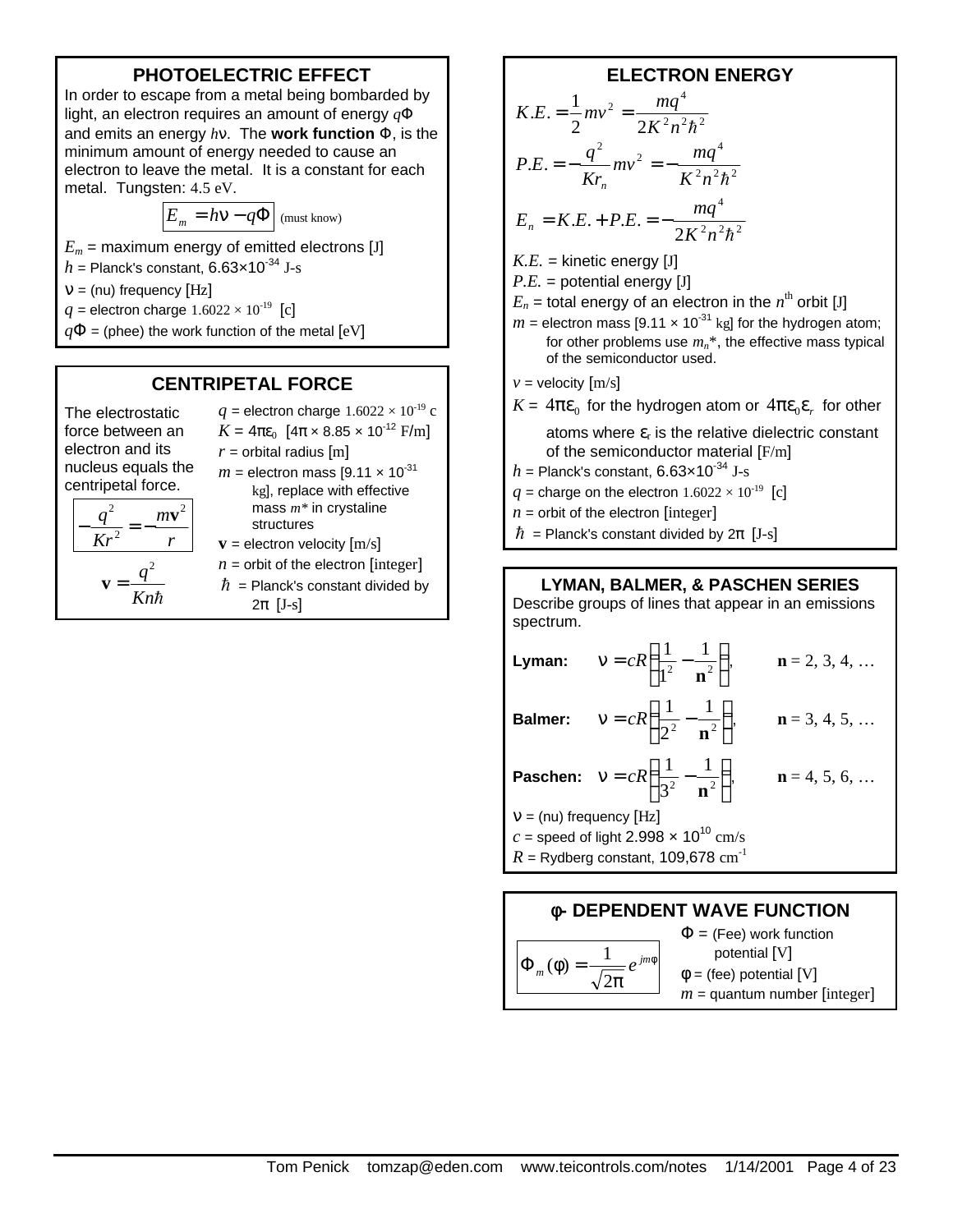### **BOHR MODEL**

Niels Bohr constructed a model for the hydrogen atom based on the mathematics of planetary systems. He made the following postulates:

- 1. Electrons exist in certain stable, circular orbits about the nucleus.
- 2. The electron may shift to an orbit of higher or lower energy, gaining or losing an amount of energy equal to the difference in energy levels by absorbing or emitting 1 photon of energy *h*ν.
- 3. The angular momentum **rq** of the electron in an orbit is always an integral multiple of Planck's constant divided by  $2\pi$ .  $\rho_0 = Nh/2\pi = Nh$ .

### **BOHR ELECTRON ORBIT RADIUS**

The electron of the hydrogen atom may occupy one of several orbits **n** of radius *r*.

$$
rm^*q^2 = 4\pi \varepsilon_0 \varepsilon_r \mathbf{n}^2 \hbar^2
$$

 $r =$  orbit radius  $[m]$ 

 $m^*$  = effective mass of the semiconductor material  $\lceil \text{kg} \rceil$ 

 $q =$  electron charge 1.6022  $\times$  10<sup>-19</sup> [C]

 $\varepsilon_0$  = permittivity of free space [F/m]

 $\varepsilon_r$  = relative permittivity of the material [constant]

 $\mathbf{n}$  = orbit,  $\mathbf{n}$  = 1 is ground state [integer]

 $\hbar$  = Planck's constant divided by  $2\pi$  [J-s]

# **er RELATIVE PERMITTIVITY**

The ratio of the permittivity of the material to the **permittivity of free space** ( $\varepsilon_0 = 8.85 \times 10^{-12}$  F/m). The permittivity of the material is then  $\varepsilon_0 \varepsilon_r$ . The relative permittivities of some common materials are:

Si 11.8, Ge 16, GaAs 13.2

# **SCHRÖDINGER WAVE EQUATION**

In three dimensions: 
$$
\frac{\hbar^2}{2m} \nabla^2 \Psi + V \Psi = -\frac{\hbar}{j} \frac{\partial \Psi}{\partial t}
$$
where 
$$
\nabla^2 \Psi = \frac{\partial^2 \Psi}{\partial x^2} + \frac{\partial^2 \Psi}{\partial y^2} + \frac{\partial^2 \Psi}{\partial z^2}
$$
  
\n
$$
\hbar = \text{Planck's constant divided by } 2\pi \text{ [J-s]}
$$
  
\n
$$
m = \text{quantum number [integer]}
$$
  
\n
$$
\nabla = \text{total energy of an electron in the } n^{\text{th}} \text{ orbit [J]}
$$
  
\n
$$
\Psi(x) = \text{the wave function, having space and time}
$$
  
\ndependencies  
\n
$$
j = \sqrt{-1}
$$
  
\n
$$
t = \text{time [s]}
$$

 $x, y, z$  = position coordinates [m]

refer to **WaveEquation.pdf** for more information

#### **EFFECTIVE MASS OF AN ELECTRON**

The **effective mass** of an electron is simply an adjustment to the standard electron mass that accounts for the influence of the **lattice structure**. This enables the same formulas to work for different elements.

 $d^2E/d\mathbf{k}^2$  $\hbar^2$  $m^* =$ 

*m\** = effective mass of an electron (*n*), hole (*p*). [kg]  $\hbar$  = Planck's constant divided by

$$
2\pi\,[J-s]
$$

*d* = derivative

 $E =$  electron energy scale [J]

 $\mathbf{k}$  = wave vector  $[\text{m}^{\text{-}1}]$ 

The effective mass for several semiconductors is given below in terms of the free electron rest mass  $m_0$ . These are average values appropriate for density of states calculations only.

|                                             | Ge        | Si        | GaAs       |
|---------------------------------------------|-----------|-----------|------------|
| $2\mathrm{k}$<br>$m_n$                      | $0.55m_0$ | $1.1m_0$  | $0.067m_0$ |
| $\frac{1}{2}$<br>$m_{\scriptscriptstyle n}$ | $0.37m_0$ | $0.56m_0$ | $0.48m_0$  |

### *E* **DONOR BINDING ENERGY**

The amount of energy required to excite a donor electron to the conduction band.

$$
E = \text{donor binding energy [J]}
$$
\n
$$
m^* = \text{effective mass of the semiconductor material [kg]}
$$
\n
$$
E = \frac{m^* q^4}{8(\epsilon_0 \epsilon_r)^2 h^2}
$$
\n
$$
q = \text{electron charge } 1.60 \times 10^{-19} \text{ [C]}
$$
\n
$$
\epsilon_0 = \text{permittivity of free space [F/m]}
$$
\n
$$
\epsilon_r = \text{relative permittivity of the material [constant]}
$$
\n
$$
h = \text{Planck's constant, } 6.63 \times 10^{-34} \text{ J-s}
$$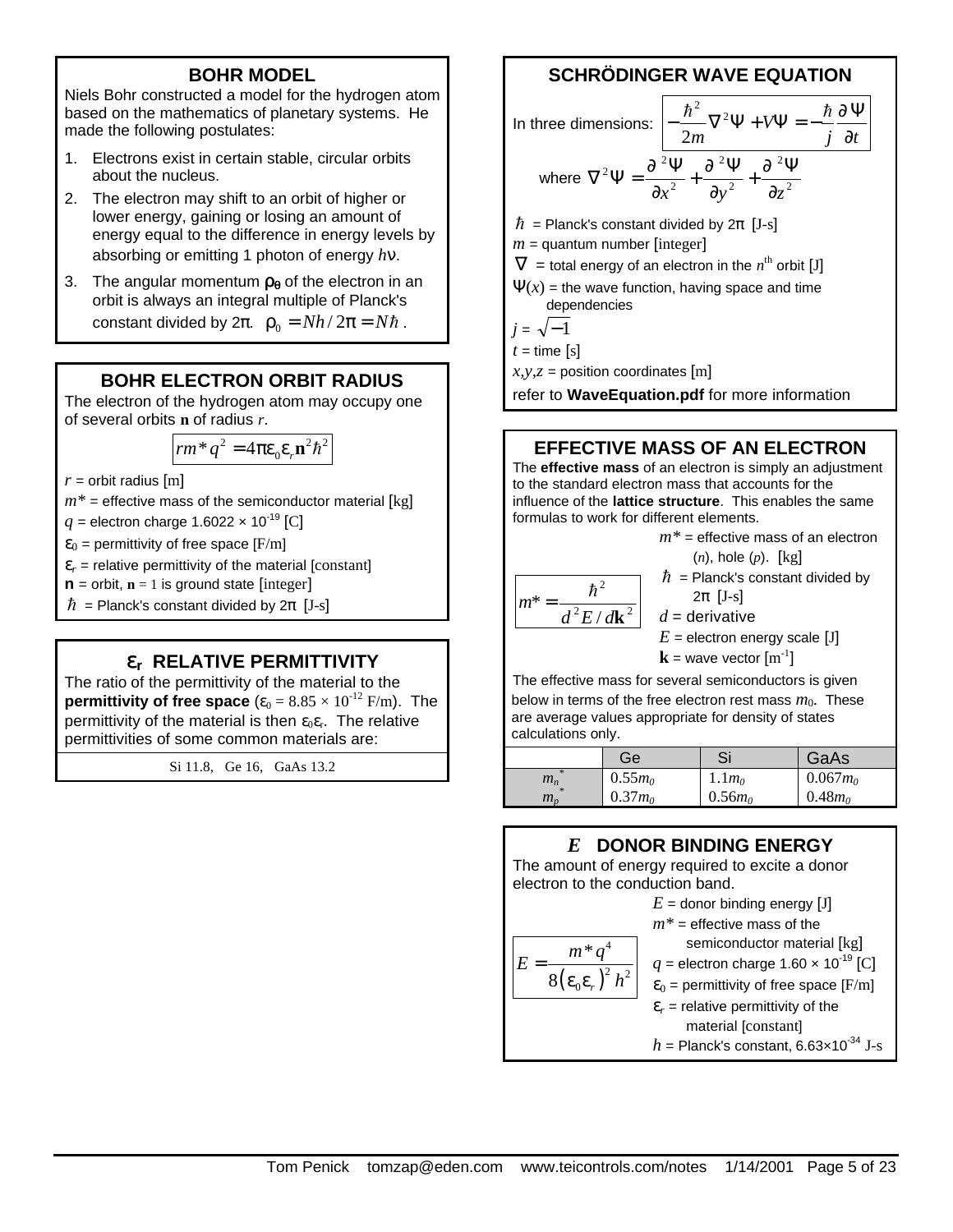### *ni* **INTRINSIC CONCENTRATION OF HOLES AND ELECTRONS**

An **intrinsic** semiconductor is a perfect semiconductor crystal (no impurities). The number of electrons in the conduction band **equals the number of holes** in the valence band. At 0K, all electrons return to the valence band and there are no excess carriers. The opposite of intrinsic is **extrinsic** and is achieved by doping.

$$
p_0 n_0 = n_i^2 \qquad n_i = \sqrt{N_c N_v} \, e^{-E_g / 2kT}
$$

- $p_0$  = concentration of holes in the valence band at equilibrium  $\text{[cm$^{-3}$]}$  This value is often taken to be equal to *Na*, the acceptor doping concentration, since at room temperature it may be assumed that each acceptor will host an electron from the valence band.
- $n_0$  = concentration of electrons in the conduction band at equilibrium  $\text{[cm$^{-3}$]}$  This value is often taken to be equal to *Nd*, the donor doping concentration, since at room temperature it may be assumed that each donor has contributed an electron to the conduction band.
- $n_i$  = intrinsic concentration of electrons in the conduction band (constant for a particular material at temperature)  $\rm[cm^{3}]$
- $N_c$  = effective density of states in the conduction band  $[\text{cm}^{\text{-3}}]$
- $N_{\rm \scriptscriptstyle V}$  = effective density of states in the valence band  $\rm [cm^{-3}]$
- $E_g$  = band gap energy  $[eV]$
- $k$  = Boltzmann's constant  $8.62 \times 10^{-5} \ \mathrm{eV/K}$
- $T =$  absolute temperature  $[K]$
- $kT$  = constant (0.02586 when *T* = 300 and *k* is in eV/K)

#### **Some intrinsic concentrations @ 300K:**

Si:  $n_{i} = 1.5 \times 10^{10} \text{ cm}^{-3}$ <br>Ge:  $n_{i} = 2.5 \times 10^{13} \text{ cm}^{-3}$ 

- $n_i = 2.5 \times 10^{13}$  cm<sup>-3</sup>
- GaAs:  $n_{i} = 2 \times 10^{6}$  cm<sup>-3</sup>

# *Eg* **ENERGY BAND GAP**

The difference in potential between the conduction band and the valence band in electron volts eV. The energy band gaps of selected semiconductor materials are listed below:

| $1.11 \text{ eV}$      |             |                   |               | $ZnSe$ 2.7 eV         |
|------------------------|-------------|-------------------|---------------|-----------------------|
| $0.67$ eV              | InP         | $1.35 \text{ eV}$ |               | CdS $2.42 \text{ eV}$ |
| $2.16 \text{ eV}$      | InAs        | $0.36 \text{ eV}$ |               | CdSe $1.73$ eV        |
| $2.26 \text{ eV}$      | <b>InSh</b> | $0.18 \text{ eV}$ |               | PbS $0.37 \text{ eV}$ |
| GaAs $1.43 \text{ eV}$ | ZnS         | 3.6eV             |               | PbSe $0.27$ eV        |
|                        |             |                   | GaSb $0.7$ eV |                       |

# *f***(***E***) FERMI-DIRAC DISTRIBUTION FUNCTION**

For **intrinsic materials** (such as pure Si crystal with all valence electrons covalently bonded) the Fermi level  $E_F$  is near the center of the **energy band gap**. For n-type material the Fermi level is off-center toward the conduction band and for p-type material the Fermi level is off-center toward the valence band.

$$
f(E) = \frac{1}{1 + e^{(E - E_F)/kT}}
$$

 $f(E)$  = Fermi-Dirac distribution function, the distribution of electrons over a range of allowed energy levels at thermal equilibrium, having a value from 0 to 1.

 $E =$  an available energy state  $[eV]$ 

- $E_F$  = Fermi level—the energy level at the center of distribution of the free electron population [eV]
- $k$  = Boltzmann's constant 8.62  $\times$  10<sup>-5</sup> eV/K
- $T =$  absolute temperature  $[K]$
- $kT$  = constant (0.02586 when *T* = 300 and *k* is in eV/K)
- $E_c$  = the energy level at the conduction band  $[eV]$
- $E_v$  = the energy level at the valence band  $[eV]$



# **THE BOLTZMANN DISTRIBUTION**

For two discrete energy levels  $E_1$  and  $E_2$  with  $E_2 > E_1$ :

 $\frac{n_2}{2} = e^{-(E_2 - E_1)/kT}$  $n_{1}$ 

 $n_1$  = number of atoms in state  $E_1$  $n_2$  = number of atoms in state  $E_2$  $kT$  = constant (0.02586 when  $T = 300$  and *k* is in eV/K)

# $N_c,N_\nu$  EFFECTIVE DENSITY OF STATES

The *effective density of states* is the concentration of locations that may host free electrons in the conduction band (*c*) or free holes in the valence band  $(v)$  in units of  $cm^{-3}$ . This should not be confused with the density of states which are actually occupied, called the *carrier concentration*  $n_0$  or  $p_0$ .

$$
N_c = 2 \left( \frac{2 \pi m_n * kT}{h^2} \right)^{3/2}
$$
  
\n
$$
m^* = \text{effective mass of an electron [kg]}_{\text{electron [kg]}}
$$
  
\n
$$
h = \text{Planck's constant,}
$$
  
\n
$$
6.63 \times 10^{-34} \text{ J-s}
$$
  
\n
$$
N_v = 2 \left( \frac{2 \pi m_p * kT}{h^2} \right)^{3/2}
$$
  
\n
$$
k = \text{Boltzmann's constant}
$$
  
\n1.38 × 10<sup>-23</sup> J/K  
\n
$$
T = 300 \text{ K at room}
$$
  
\ntemperature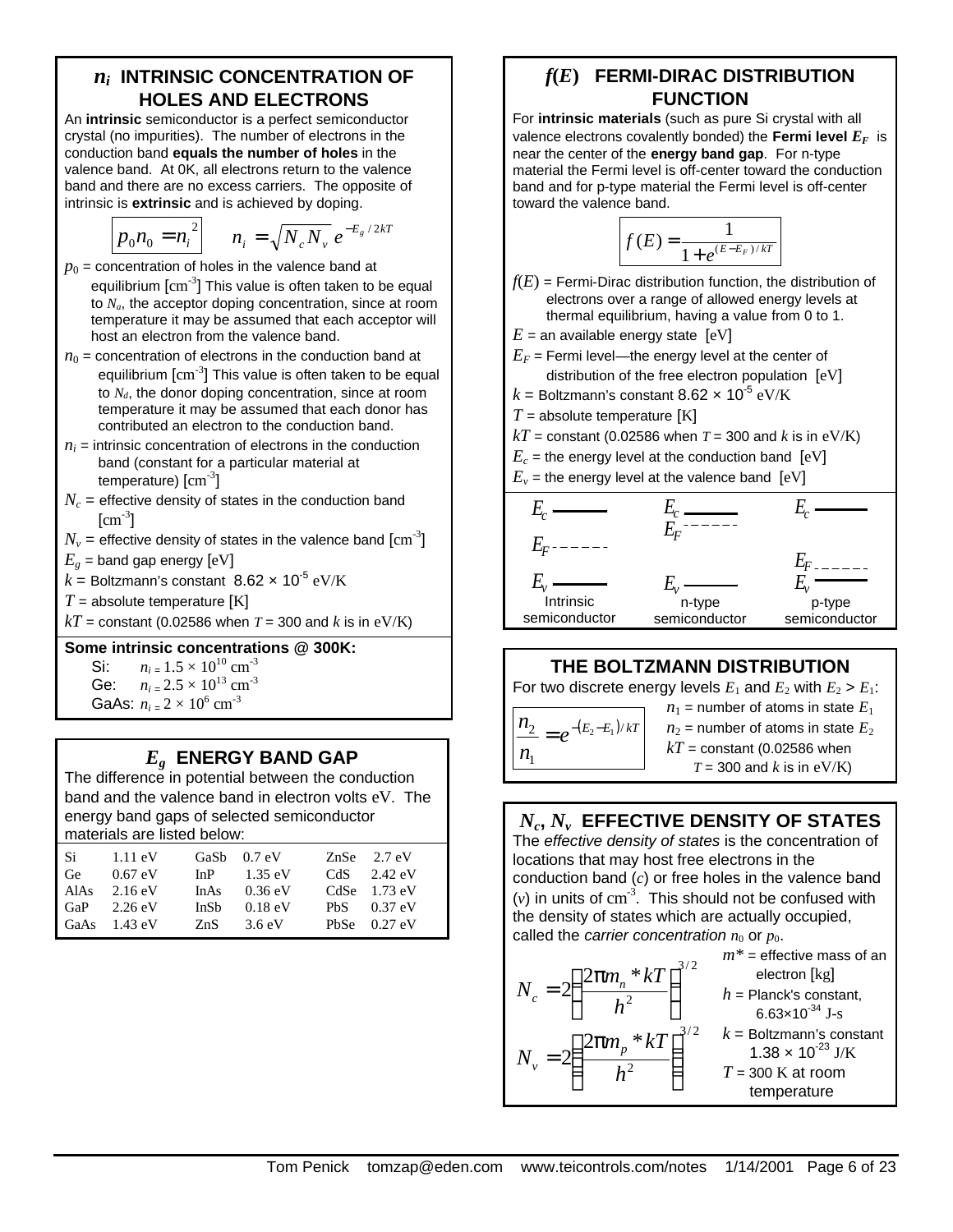### $n_0, p_0$  EQUILIBRIUM CARRIER **CONCENTRATION**

The concentration of free electrons  $(n_0)$  or holes  $(p_0)$ at the edge of the conduction band (*n*), or valence band  $(p)$  in units of  $[cm^3]$  at equilibrium:

$$
\frac{n_0 = N_c e^{(E_F - E_c)/kT}}{n_0 = n_i e^{(E_F - E_i)/kT}}
$$
\n
$$
p_0 n_0 = n_i^2
$$
\n
$$
p_0 n_0 = n_i^2
$$

- $n_0$  = concentration of electrons in the conduction band at equilibrium  $\rm[cm^{-3}]$
- $n_i$  = intrinsic concentration of electrons in the conduction band (constant for a particular material at temperature)  $\rm[cm^{\text{-3}}]$
- $p_0$  = concentration of holes in the valence band at equilibrium  $\rm[cm^{-3}]$
- $N_c$  = effective density of states in the conduction band  $[\text{cm}^{\text{-3}}]$
- $N_{\rm \scriptscriptstyle V}$  = effective density of states in the valence band  $\rm[cm^{3}]$
- $E_c$  = the conduction band energy level  $[eV]$
- $E_i$  = the intrinsic energy level  $[eV]$
- $E_F$  = Fermi level—the energy level which is the center of distribution of the free electron population [eV]
- $kT$  = constant (0.02586 when *T* = 300 and *k* is in eV/K)

# **SPACE CHARGE NEUTRALITY**

The sum of the holes  $(p_0)$  and ionized donor atoms  $(N_d^+)$  equals the sum of the negative charges  $(n_0)$  and ionized acceptor atoms  $(N_a)$ . It is expected that all donors and acceptors are ionized at room temperature.

$$
p_0 + N_d^+ = n_0 + N_a^-
$$

Certain techniques are employed when working with this equation, e.g. if the material is n-type, then the value of  $N_d^+$  will be high and  $p_0$  can be taken to be zero. Also, the relation  $n_0p_0 = n_i^2$  can be used to reduce the number of unknowns.

# **ELECTRON BONDING IN SEMICONDUCTORS**

Where there are four **nearest neighbors** in the lattice structure, atoms from **group IV** of the periodic table, such as Si and Ge, having 4 electrons in the outer (**valence**) band, form strong (**covalent**) bonds by sharing these electrons with their neighbors. When the material is doped with (**donor**) atoms having more than 4 electrons in the valence band, the excess electrons which do not become covalently bonded are free to participate in conduction. Conversely, when the material is doped with (acceptor) atoms having fewer than 4 electrons in the valence band, holes and unbonded electrons are available for conduction.

# **TEMPERATURE DEPENDENCE OF CARRIER CONCENTRATIONS**

$$
n_i(T) = 2\left(\frac{2pkT}{h^2}\right)^{3/2} (m_n * m_p * )^{3/4} e^{-E_g/2kT}
$$

- $n_i$  = intrinsic concentration of electrons in the conduction band (constant for a particular material at temperature)  $\rm[cm^{3}]$
- $k$  = Boltzmann's constant  $8.62 \times 10^{-5} \text{ eV/K}$
- $T =$  absolute temperature  $[K]$
- $h =$  Planck's constant, 6.63×10<sup>-34</sup> J-s or 4.14×10<sup>-15</sup> eV
- $m_n^*$  = effective mass of an electron [kg]
- $m_p^*$  = effective mass of a hole [kg]
- $E_g$  = band gap energy [J, eV]

# **THE EINSTEIN RELATION**



# **s CONDUCTIVITY**

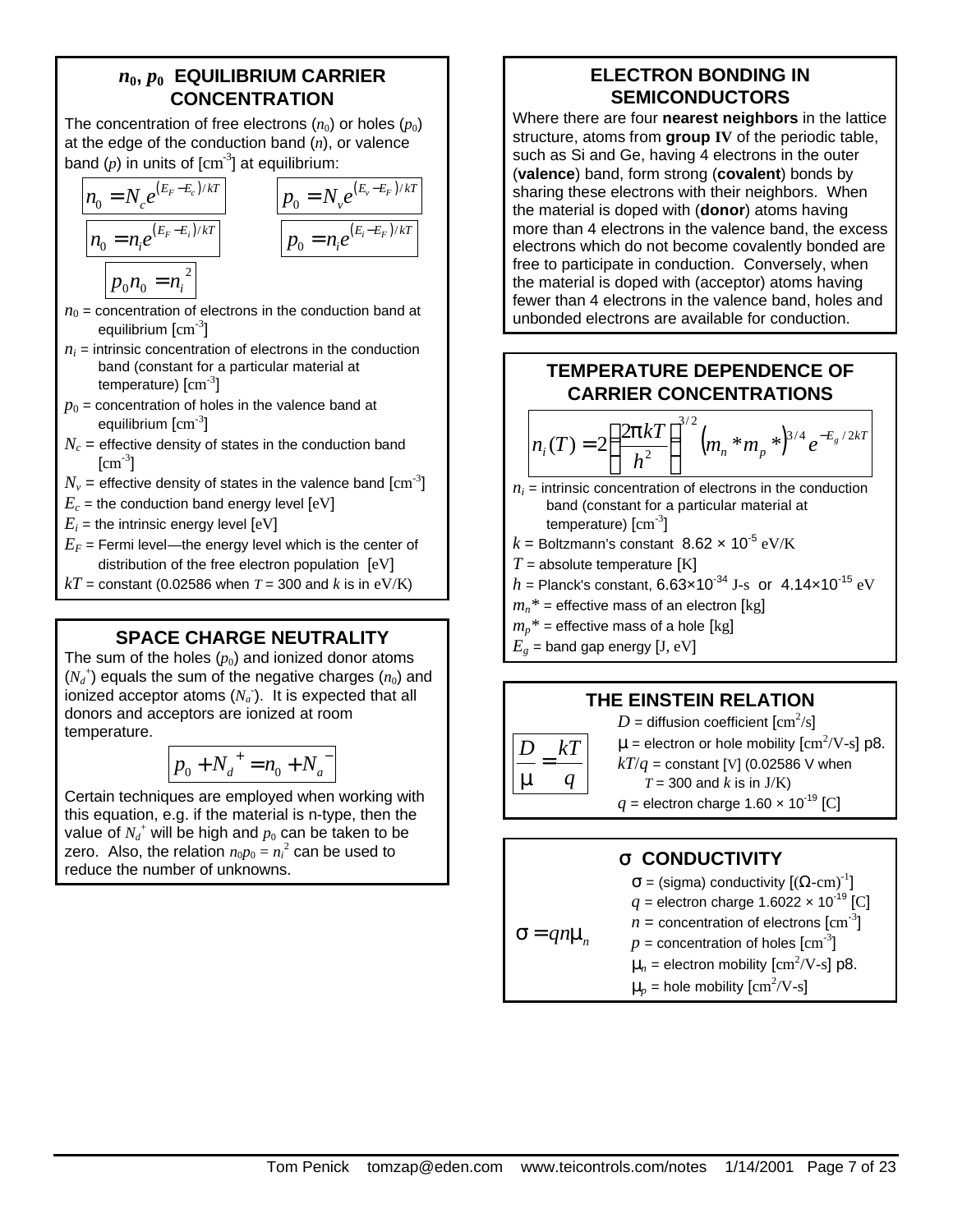# **m***n* **ELECTRON MOBILITY AND DRIFT**

Electron mobility is the ease with which electrons drift in the material, or the average particle **drift velocity** per unit of electric field  $\text{(cm/s/V/cm} \rightarrow \text{cm}^2/\text{V-s})$ . There is an upper limit to the velocity, called **saturation velocity** *v<sup>s</sup>* , that is caused by scattering, about 10<sup>7</sup> cm/s for silicon. See EINSTEIN RELATION p7.

$$
\mu_n = \frac{q\overline{t}}{m_n^*} = \frac{\langle \mathbf{v}_x \rangle}{\mathcal{E}_x}
$$

 $q =$  electron charge 1.6022  $\times$  10<sup>-19</sup> [C]

 $\mu_n$  = electron mobility  $\text{[cm}^2\text{/V-s]}$ 

 $\mu_p$  = hole mobility  $\text{[cm}^2/\text{V-s}\text{]}$ 

 $\mathcal{E}_x$  = electric field applied in the *x*-direction [V/cm]

 $\mathbf{v}_{{\scriptscriptstyle \chi}} \rangle$  = average particle drift velocity [cm/s]

|                       | $m \text{ [cm}^2/\text{V-s]}$ | $m \text{ [cm}^2/\text{V-s]}$ |
|-----------------------|-------------------------------|-------------------------------|
| Silicon Si            | 1350                          | 480                           |
| Germanium Ge          | 3900                          | 1900                          |
| Gallium Arsenide GaAs | 8500                          | 40O                           |

# *J* **CURRENT DENSITY**

$$
J_x = q\left(n\mu_n + p\mu_p\right)\mathcal{E}_x = \sigma\mathcal{E}_x
$$

If an electric field is present in addition to the carrier gradient, the current densities will each have a drift component and a diffusion component:

$$
J_n(x) = \underbrace{q\mu_n n(x)\mathcal{E}(x)}_{\text{drift}} + \underbrace{qD_n \frac{dn(x)}{dx}}_{\text{diffusion}}
$$

$$
J_p(x) = \underbrace{q\mu_p p(x)\mathcal{E}(x)} - \underbrace{qD_p \frac{dp(x)}{dx}}
$$

 $J_n, \, J_p$  = current density due to electrons, holes  $\rm{[A/cm^2]}$  $q =$  electron charge 1.6022  $\times$  10<sup>-19</sup> [C]  $n, p =$  concentration of electrons, holes  $\text{[cm}^{\text{-3}}\text{]}$  $\mu_n$ ,  $\mu_p$  = electron mobility, hole mobility  $\text{[cm}^2\text{/V-s]}$  p8.  $\mathcal{E}_x$  = electric field in the *x*-direction [V/cm]  $D_n, \, D_p$  = diffusion coefficient for electrons, holes  $[\rm{cm^2/s}]$  $\sigma$  = (sigma) conductivity  $[(\Omega$ -cm)<sup>-1</sup>]

### **INTENSITY OF LIGHT TRANSMITTED THROUGH A SEMICONDUCTOR**

 $I_t$  = intensity of transmitted light [watts or  $photons/cm<sup>2</sup>-s$ ]

$$
I_t = I_0 e^{-\alpha t}
$$

 $I_0$  = light source intensity [watts or photons/cm<sup>2</sup>-s]

 $\alpha$  = absorption coefficient  $\text{[cm}^{-1}\text{]}$  $l =$  sample thickness  $\lceil$ cm $\rceil$ 

### **DRIFT AND DIFFUSION CURRENTS**

The two basic processes of current conduction are diffusion due to a carrier gradient, and drift in an electric field. Charge carriers (electrons or holes) move by **diffusion** from areas of high carrier concentration to areas of low carrier concentration. Since the amount of current is proportional to the *carrier gradient* rather than the number of carriers, minority carriers may contribute significantly to the diffusion current. The **recombination** of electrons and holes as carriers pass through a material can create a carrier gradient and produce diffusion current. **Drift current** is the result of electrons in random motion being influenced by an electric field. Although electrons are moving in many directions, the net movement will be *against* the electric field, holes move *with* the field. The result is current flow *with* the electric field. Drift current flows in response to an applied voltage.

# $\mathcal{E}(x)$  **ELECTRIC FIELD**

The electric field  $\mathcal{E}(x)$  is equal to the change in voltage in the *x*-direction. An electric field occurs when there is a gradient in the doping concentration, and is related to the change in the intrinsic energy level of the semiconductor material. The direction of an electric field is *uphill* in a band diagram. Electrons *drift* down the slope, while holes *drift* in the field direction.

An electric field may also be the result of a semiconductor junction, see page 11.

$$
\mathcal{E}(x) = -\frac{dV(x)}{dx} = \frac{1}{q}\frac{dE_i}{dx}
$$
  

$$
\mathcal{E}(x) = \frac{D_p}{\mu_p}\frac{1}{p(x)}\frac{dp(x)}{dx}
$$
  

$$
E = -\frac{E}{x}
$$

 $\mathcal{E}(x)$  = electric field as a function of location  $[\mathrm{V/cm}]$ *V* = voltage [V]

 $q$  = electron charge 1.6022  $\times$  10<sup>-19</sup> [C]

 $E_i$  = the intrinsic energy level  $[eV]$ 

 $D_p$  = diffusion coefficient for holes  $\rm[cm^2/s]$ 

$$
\mu_p = \text{hole mobility [cm}^2/\text{V-s}] \text{ p8.}
$$

$$
P(x) = \text{distribution of holes [cm}^{-3}]
$$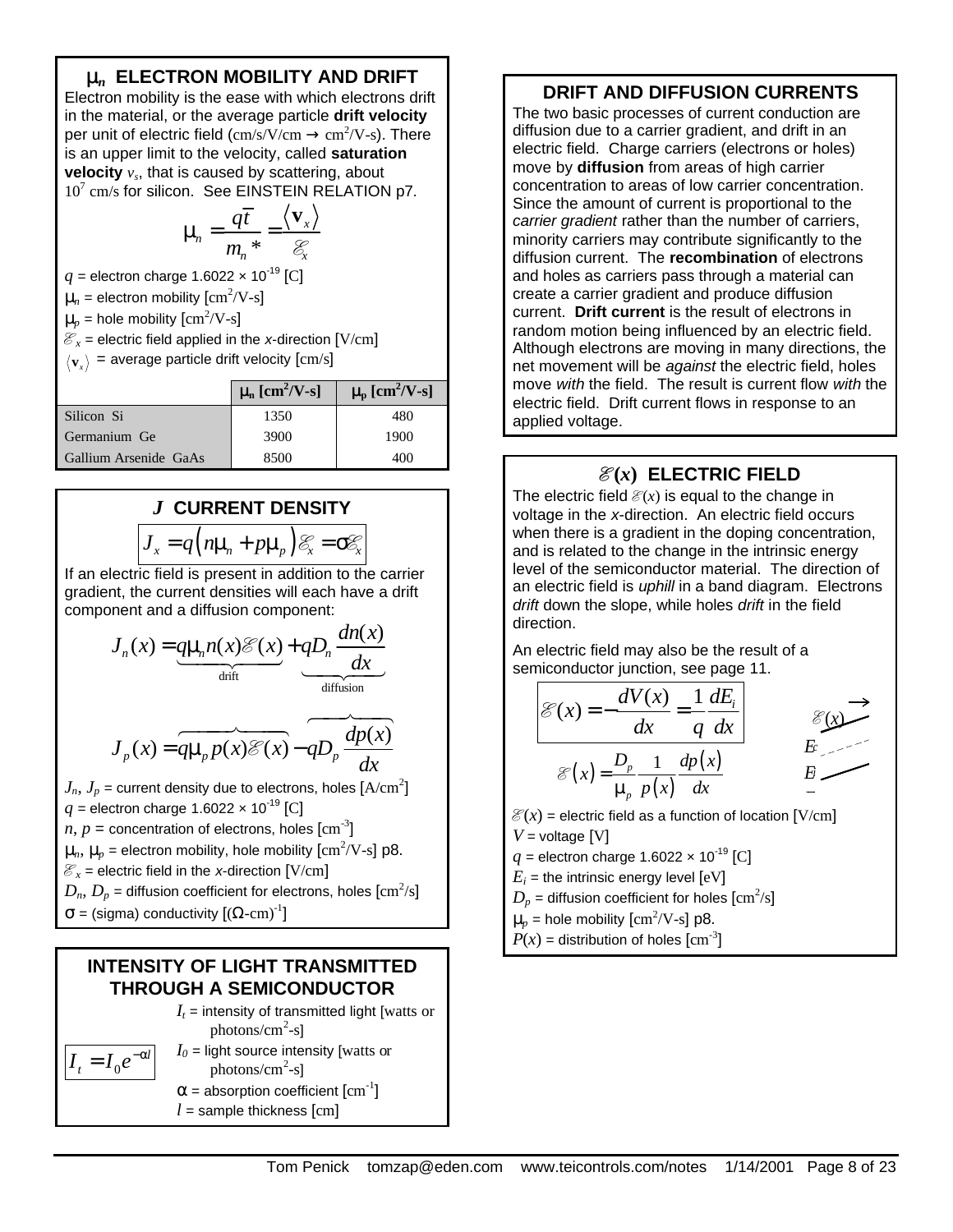# *Dn***,** *Dp* **DIFFUSION COEFFICIENT**

The net motion of electrons (or holes) due to diffusion is in the direction of decreasing electron (or hole) concentration. see EINSTEIN RELATION p7.

> *t l*

2

2

=

*Dn*



 $\bar{t}$  = the mean free time; differential time [s]

# **DIFFUSION COEFFICIENT and ELECTRON MOBILITY for intrinsic semiconductors**

|                | $D_n$ (cm <sup>2</sup> /s) | $D_p$ (cm <sup>2</sup> /s) | $\left \mu_n\right.$ (cm <sup>2</sup> /V-s) $\left \mu_n\right.$ (cm <sup>2</sup> /V-s) |      |
|----------------|----------------------------|----------------------------|-----------------------------------------------------------------------------------------|------|
| Ge             | 100                        | 50                         | 3900                                                                                    | 1900 |
| Si <sup></sup> | 35                         | 12.5                       | 1350                                                                                    | 480  |
| GaAs           | 220                        | 10                         | 8500                                                                                    | 400  |



 $δp=0$  at *x*=∞ so *C*<sub>1</sub>=0. At *x*=0,  $δp=Δp$  by definition, so *C*<sub>2</sub>=Δ*p*. Therefore the **final solution** is: (see EXCESS CARRIERS)

$$
\boxed{\delta p\left(x\right)=\Delta p\,e^{-x/L_p}}
$$

### **DIFFUSION LENGTH**

$$
L_n \equiv \sqrt{D_n \mathbf{t}_n}
$$
 
$$
L_p \equiv \sqrt{D_p \tau_p}
$$

$$
L_p \equiv \sqrt{D_p \tau_p}
$$

- $L_p$ ,  $L_n$  = diffusion length; the average distance a hole, or electron, diffuses before recombining; the distance at which the excess hole (or electron) distribution is reduced to 1/*e* of its value at the point of injection (carrier *injection* always implies minority carriers) [cm]  $D_n, \, D_p$  = diffusion coefficient for electrons, holes  $[\rm{cm^2/s}]$
- τ*<sup>n</sup>* = recombination lifetime (applies to minority carriers only) [s]

# **f***n* **ELECTRON FLUX DENSITY**

The rate of electron flow per unit area.

$$
\phi_n(x_0) = \frac{\bar{l}}{2\bar{t}}(n_1 - n_2) \qquad \phi_n(x) = -D_n \frac{dn(x)}{dx}
$$

- $n =$  concentration of electrons  $\text{[cm}^{-3}\text{]}$
- $l =$  the mean free path in the x direction [cm]

 $\bar{t}$  = the mean free time [s]

 $D_n$  = diffusion coefficient for electrons  $\rm[cm^2/s]$ 

# **d***p* **EXCESS CARRIERS**

**Excess carriers** are charge carriers (holes or electrons) in excess of quantities found at **thermal equilibrium**. They may be created by optical excitation, electron bombardment, or injected with an applied voltage.

$$
\delta p(x_n) = \Delta p e^{-x_n/L_p}
$$

- $\delta p$  = excess hole concentration  $\text{[cm}^{-3}\text{]}$
- $\Delta p$  = excess hole concentration at the transition  $\mathrm{[cm^{-3}]}$
- $x_n$  = distance along the junction  $[cm]$
- $L_p$  = diffusion length; the average distance a hole, or electron, diffuses before recombining; the distance at which the excess hole distribution is reduced to 1/*e* of its value at the point of injection (carrier *injection* always implies minority carriers) [cm]

# **d***n***(***t***) RECOMBINATION OF EXCESS ELECTRON-HOLE PAIRS (EHPs)**

$$
\delta n(t)=\Delta n e^{-t/\tau_n}
$$

 $\delta n(t)$  = excess carrier concentration at time *t* [cm<sup>-3</sup>]

 $\Delta n$  = excess carrier concentration at *t*=0  $\rm[cm^{-3}]$ 

 $t =$  time  $[s]$ 

 $\tau_n$  = recombination lifetime (applies to minority carriers only) [s]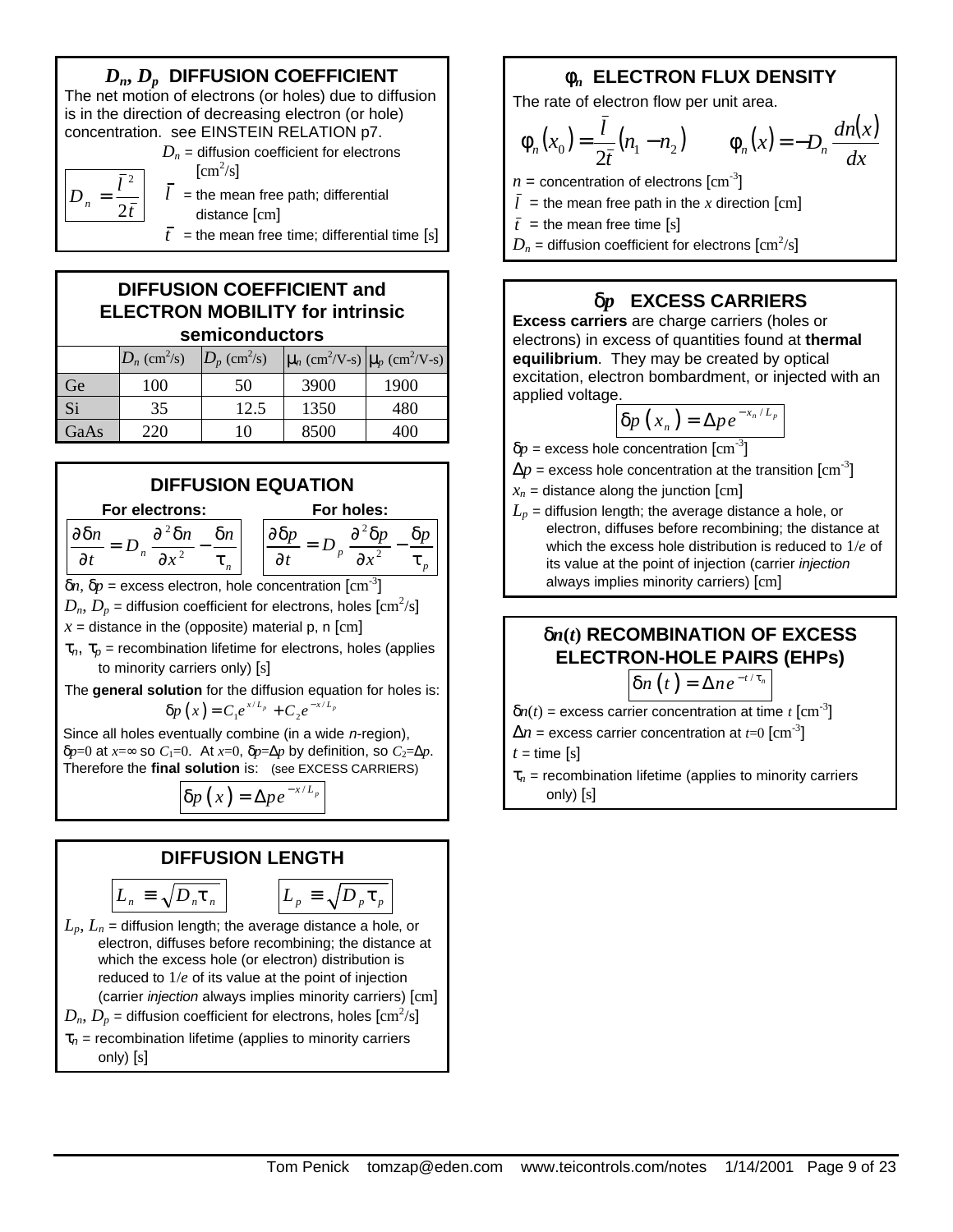### *V***0 CONTACT POTENTIAL**

The difference in intrinsic energy levels in the **p** and **n** regions.

$$
V_0 = \frac{kT}{q} \ln \frac{p_p}{p_n}
$$
 
$$
V_0 = E_{ip} - E_{in}
$$

 $p_p$ ,  $p_n$  = equilibrium concentration of holes in the boundary region of the **p** material, of the **n** material [cm-3 ]. For the **n** material, this might just be the intrinsic concentration *ni*, unless there are also acceptors present. In the **p** material this could just be the acceptor concentration *NA*, assuming that the intrinsic concentration is small in comparison and there are no donor atoms that would give up electrons to the acceptors.

 $kT/q$  = constant (0.02586 when  $T = 300$  and *k* is in J/K) (refer to pn JUNCTION section, page 10.)

### **p-n STEP JUNCTION**

For a step junction (an abrupt transition), the donors and acceptors give up all of their donor electrons and holes to the adjacent region so that  $p_p = N_a$  and  $n_n = N_d$ . The effect of acceptor concentration in the p region is to bring the Fermi energy level close to the valence band, and the effect of donor concentration in the n region is to bring the Fermi level close to the conduction band. When the p and n regions are brought together, the Fermi levels must be equal at equilibrium. See Band Diagram below.

$$
\frac{p_p = n_i e^{(E_{ip} - E_{fp})/kT}}{n_n = n_i e^{(E_{Fn} - E_{in})/kT}}
$$
\n
$$
\frac{p_p}{p_n} = \frac{n_n}{n_p} = e^{qV_0/kT}
$$

- $p_p$  = concentration of holes in the boundary region of the **p** material  $\rm[cm^{-3}]$
- $n_n$  = concentration of electrons in the boundary region of the **n** material [cm<sup>-3</sup>]
- $n_i$  = intrinsic concentration of electrons  $\mathrm{[cm^{3}]}$
- $E_{ip}$ ,  $E_{in}$  = intrinsic energy level in the **p** region, **n** region  $[eV]$

$$
E_{Fp}
$$
,  $E_{Fn}$  = Fermi energy level in the **p** region, **n** region [eV]

- $kT$  = constant (0.02586 when *T* = 300 and *k* is in eV/K)
- $N_a$  = concentration of acceptors (atoms that may gain an electron)  $\rm[cm^{-3}]$
- $N_d$  = concentration of donors (atoms that may lose an electron)  $\rm[cm^{3}]$
- $V_0$  = contact potential  $[eV]$

### **EQUILIBRIUM BAND DIAGRAM**

In a p-n junction at equilibrium, the Fermi energy level of the p-material is equal to the Fermi energy level of the n-material. Refer to the relations under **pn STEP JUNCTION** and **V0 CONTACT POTENTIAL** above to calculate band gap values

shown.



#### *W* **BOUNDARY WIDTH**

A p-n junction is shown with  $N_d > N_a$ , hence the **transition region** (also called the *depletion region*) extends further into the p material.



- $N_a$  = concentration of acceptors (atoms that may gain an electron)  $\rm[cm^{-3}]$
- $N_d$  = concentration of donors (atoms that may lose an electron)  $\rm[cm^{-3}]$
- $V_0$  = contact potential  $[eV]$
- $q =$  electron charge 1.60  $\times$  10<sup>-19</sup> [C]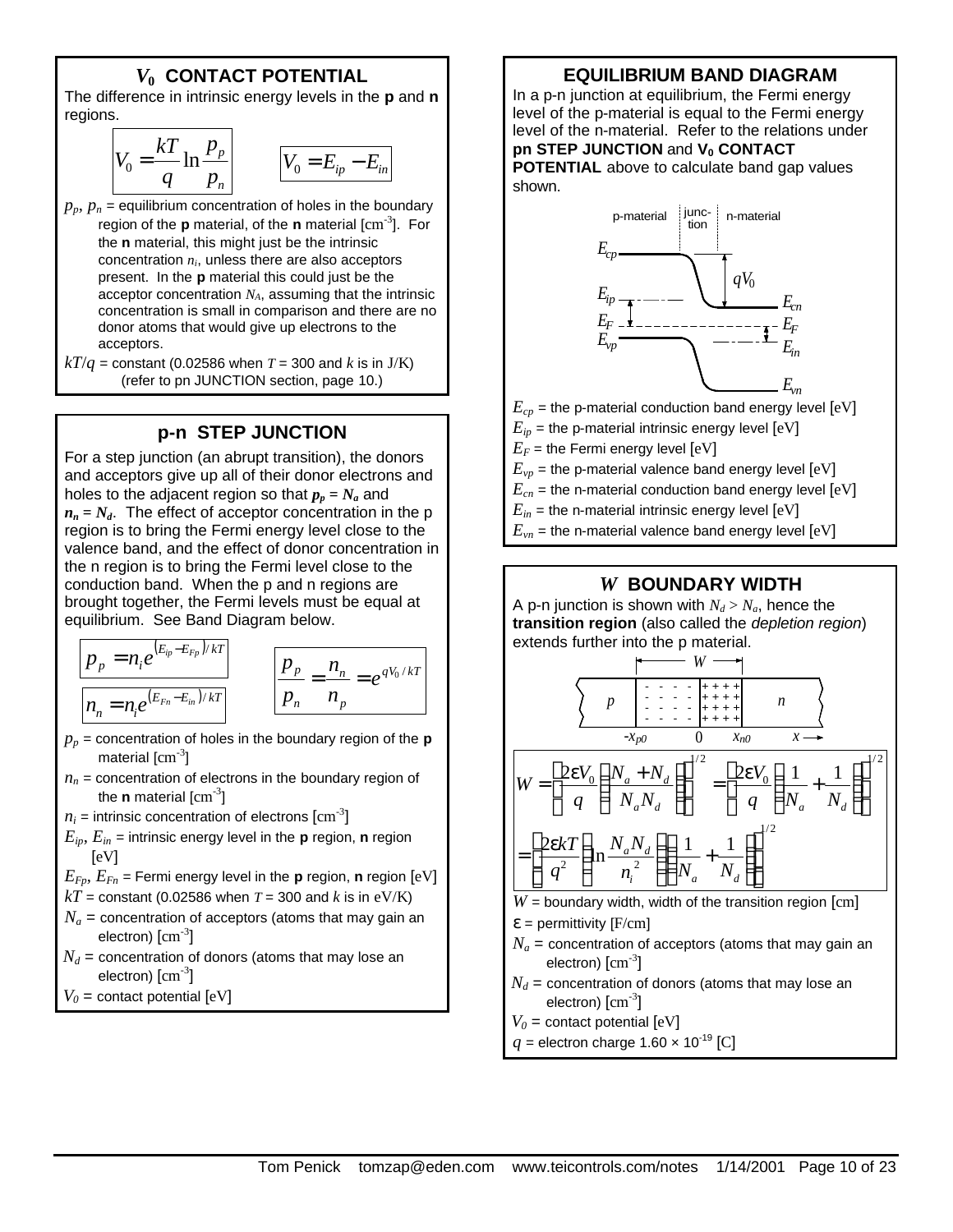### **CHARGE DENSITY WITHIN THE TRANSITION REGION**

The number of charges in the *xp* region is equal to the number of charges in the *xn* region due to **space charge neutrality**. If the magnitude of the charge density is greater in the n material (i.e. there is a higher doping concentration in the n material), then the transition region extends further into the p material in order to balance the charge, as illustrated in the diagram below.

(compare with *W* **BOUNDARY WIDTH** section previous)



# **ELECTRIC FIELD STRENGTH WITHIN THE TRANSITION REGION**

(refer to *W* **BOUNDARY WIDTH** section previous) The total area bounded by the function and the *x*-axis is equal to  $-V<sub>0</sub>$ .





# $x_{n0}$ ,  $x_{p0}$  PENETRATION OF THE TRANSI-**TION AREA INTO THE n & p REGIONS**

$$
x_{n0} = \frac{N_a}{N_a + N_d} W = \left\{ \frac{2\epsilon V_0}{q} \left[ \frac{N_a}{N_d (N_a + N_d)} \right] \right\}^{1/2}
$$
  

$$
x_{p0} = \frac{N_d}{N_a + N_d} W = \left\{ \frac{2\epsilon V_0}{q} \left[ \frac{N_d}{N_a (N_a + N_d)} \right] \right\}^{1/2}
$$
  

$$
W = x_{p0} + x_{n0}
$$

 $x_{no}$  = penetration of the transition area into n region [cm]  $x_{po}$  = penetration of the transition area into p region  $\text{[cm]}$ (refer to *W* **BOUNDARY WIDTH** section p. 10)

# *Q* **TOTAL CHARGE ACROSS THE JUNCTION**

There must be an equal number of charges on either side of the junction within the transition area. This is called **space charge neutrality**. Since the charge carriers are quickly swept across the junction by the electric field, charges in the transition area are due primarily to uncompensated donors and acceptors. (refer to *W* **BOUNDARY WIDTH** section p. 10)

# $Q_{+} = Q_{-} = qAx_{n0}N_{d} = qAx_{p0}N_{a}$

 $A=$  the junction area  $\rm[cm^2]$ 

 $q$  = electron charge 1.6022  $\times$  10<sup>-19</sup> [C]

 $x_{no}$  = penetration of the transition area into the n region [cm]

# $N(x,t)$  **DOPING BY DIFFUSION (GAS)**

The impurity concentration  $N_0$  is held constant at the surface during the diffusion process.

$$
N(x,t) = N_0 \operatorname{erfc}\left(\frac{x}{2\sqrt{Dt}}\right)
$$

 $N(x,t)$  = the impurity distribution  $\text{[cm}^{-3}\text{]}$ 

- $N_0$  = volume concentration of impurities maintained outside the surface of the material during diffusion  $[\text{cm}^{\text{-3}}]$
- erfc = something called the *complementary error function*
- $x =$  penetration level in the material  $[cm]$  (typically converted to μm)
- $D =$  the diffusion coefficient for the impurity  $\rm[cm^2/s]$
- $t =$  the duration of the diffusion process [s]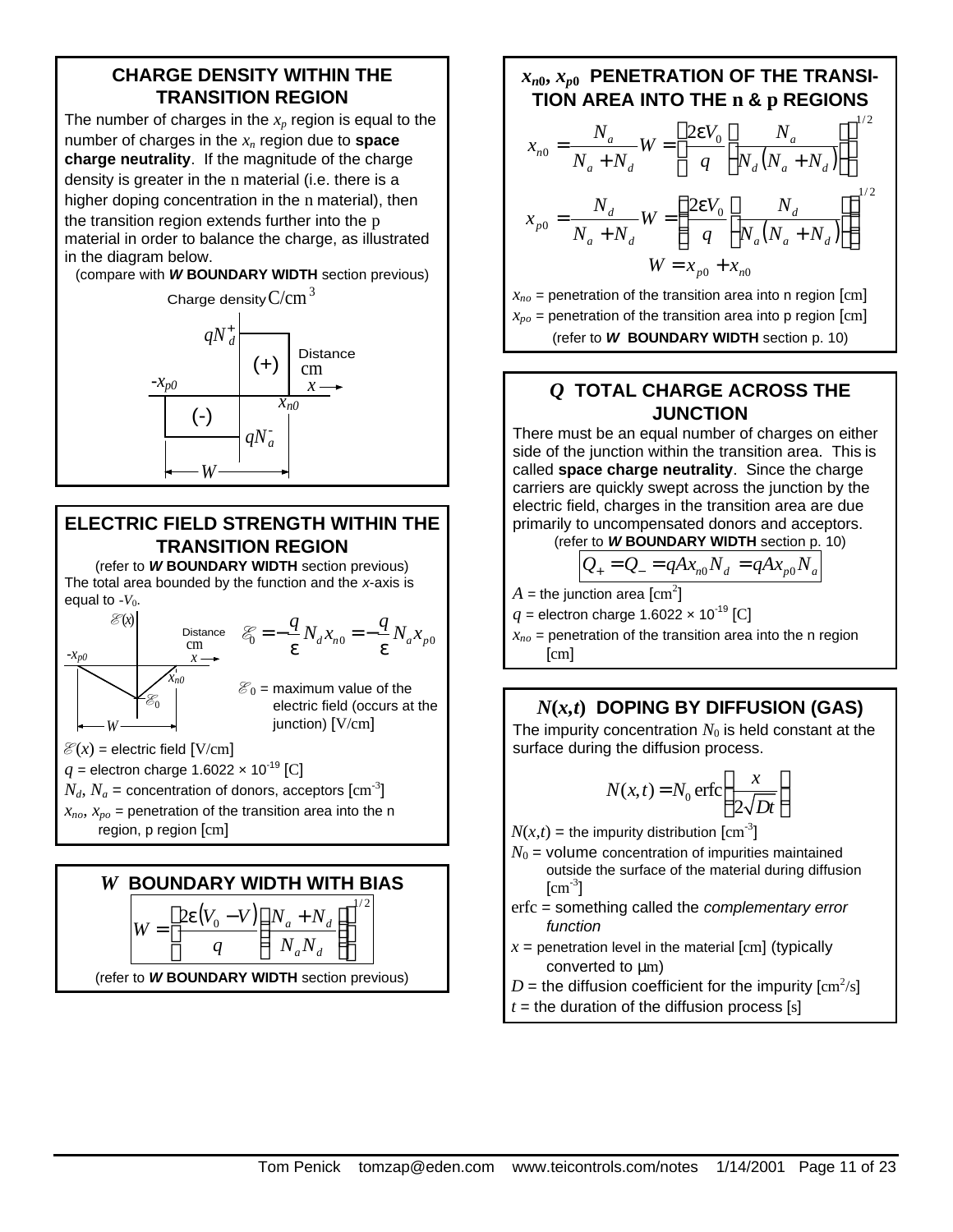### *N***(***x,t***) DOPING BY DIFFUSION LAYER**

A layer of impurities is applied to the surface before diffusion. No impurities escape from the material during the diffusion process.

$$
N(x,t) = \frac{N_s}{\sqrt{\pi Dt}} e^{-\left(x/2\sqrt{Dt}\right)^2}
$$

 $N<sub>S</sub>$  = area concentration of impurities in the surface layer [atoms/cm<sup>2</sup>]

*see above for other variable definitions*

# *I* **DIODE EQUATION**

$$
I = qA \left( \frac{D_p}{L_p} p_n + \frac{D_n}{L_n} n_p \right) \left( e^{qV/kT} - 1 \right) = I_0 \left( e^{qV/kT} - 1 \right)
$$
  
and for the non-ideal diode: 
$$
I = I_0 \left( e^{qV/nkT} - 1 \right)
$$

$$
I = \text{diode current [A]}
$$

 $q =$  electron charge 1.6022  $\times$  10<sup>-19</sup> [C]

- $A=$  the junction area  $\rm[cm^2]$
- $D_p, \, D_n$  = diffusion coefficient for holes, electrons  $[\rm{cm^2/s}]$
- $L_p$ ,  $L_n$  = diffusion length; the average distance a hole, or electron, diffuses before recombining; the distance at which the excess hole (or electron) distribution is reduced to 1/*e* of its value at the point of injection (carrier *injection* always implies minority carriers) [cm]
- $p_n$  = concentration of holes in the boundary region of the **n** material  $\rm[cm^{-3}]$
- $n_p$  = concentration of electrons in the boundary region of the **p** material [cm<sup>-3</sup>]
- $kT$  = constant (0.02586 when *T* = 300 and *k* is in eV/K)
- $I_0$  = saturation current [A]
- $n =$  ideality factor  $0 < n < 1$

#### *I***0 REVERSE SATURATION CURRENT** I  $\left( \frac{1}{2} \right)$ I ſ  $= qA \frac{-p}{l} p_n + \frac{B_n}{l} n_p$ *n*  $\frac{p}{p}$   $p_n + \frac{D_n}{q}n$ *D p D*  $I_0 = qA$

*n p*

I

*L*

l

J

 $\bigg)$ 

*n*

*L*

# *C* **CAPACITANCE OF P-N JUNCTIONS**

There are basically two types of capacitance associated with a junction:

1. **junction capacitance** or **transition region capacitance** or **depletion layer capacitance**. This is the capacitance due to the dipole in the transition region (the area containing two oppositely charged regions merging at the junction). This type is dominant under reverse-bias conditions. Capacitance varies with voltage since the width of the transition region varies with voltage.

$$
C_j = \frac{\varepsilon A}{W} = \varepsilon A \left[ \frac{q}{2\varepsilon (V_0 - V)} \frac{N_d N_a}{N_d + N_a} \right]^{1/2}
$$

2. **charge storage capacitance** or **diffusion capacitance**. This is the capacitance due to the lagging behind of voltage as current changes. This type is dominant under forward-bias conditions. Charge storage capacitance can be a serious limitation in high frequency circuits involving forward-biased p-n junctions.

 $Stored$  *charge:* 

$$
Q_p = I \tau_p = qA \Delta p_n L_p
$$

$$
= qA L_p p_n e^{qV/kT}
$$

**Capacitance** due to small changes in the stored charge, i.e. **charge storage capacitance:**

$$
C_s = \frac{dQ_p}{dV} = \frac{q^2}{kT} A L_p p_n e^{qV/kT}
$$

$$
= \frac{q}{kT} I \tau_p
$$

# *Cj*  **JUNCTION CAPACITANCE**

The capacitance of an **asymmetrically doped junction** is determined by only one of the doping concentrations. *C<sup>j</sup>* is a *voltage-variable* capacitance.

$$
C_j = \frac{A}{2} \left[ \frac{2qe}{V_0 - V} N_d \right]^{1/2} \quad \text{For a p+-n junction,}
$$
  
\n
$$
C_j = \text{junction capacitance [F]}
$$
  
\n
$$
A = \text{the junction area [cm2]} \quad q = \text{electron charge } 1.6022 \times 10^{-19} \text{ [C]}
$$
  
\n
$$
V_0 = \text{contact potential [eV]}
$$
  
\n
$$
V_0 = \text{Incurrent height [eV]}
$$
  
\n
$$
V_0 = \text{Incurrent height [eV]}
$$

 $(V_0 - V)$  = barrier height  $[ev]$ 

 $N_d$  = concentration of donors (atoms that may lose an electron)  $\rm[cm^{3}]$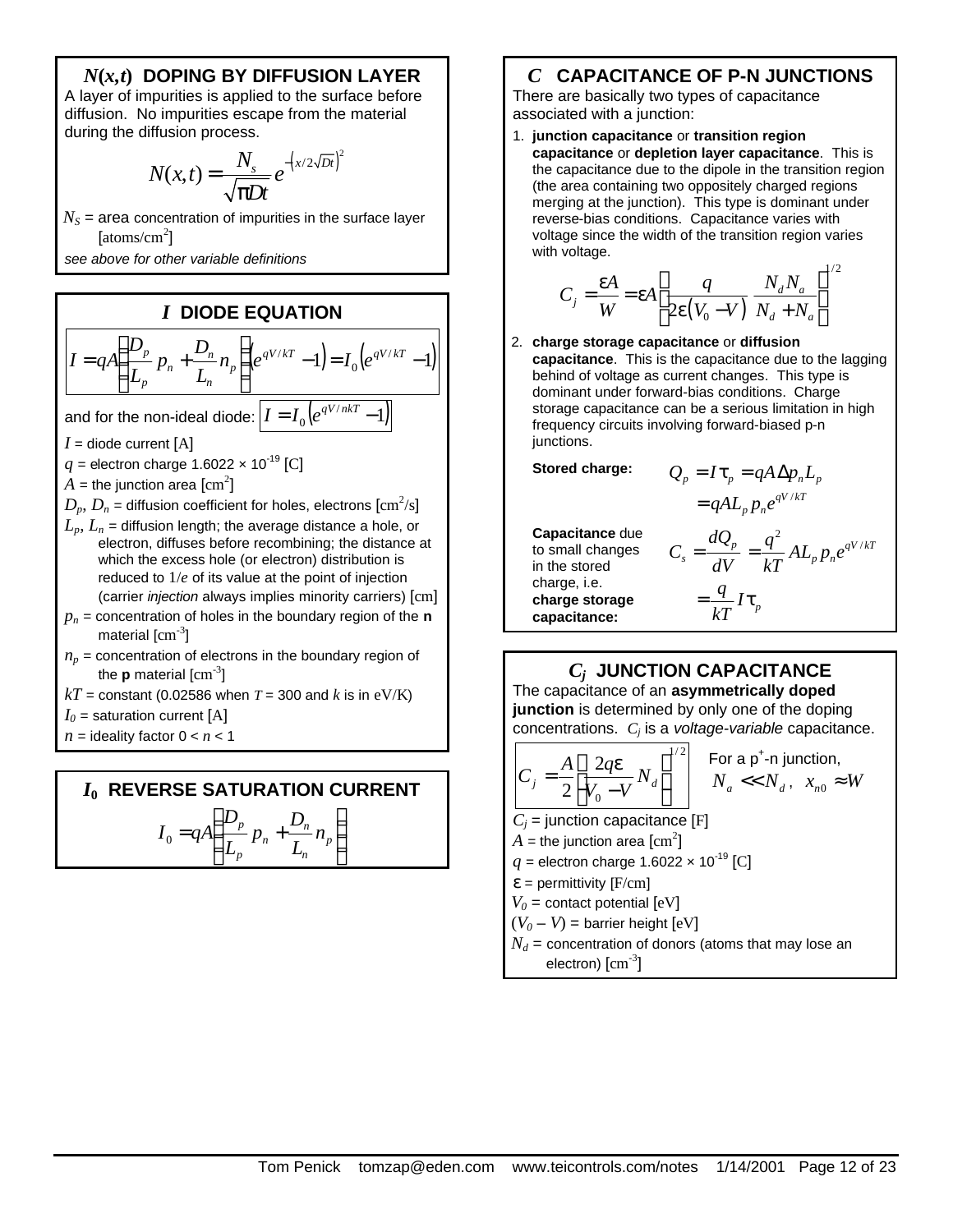# **THE p + -n JUNCTION**

The p material is more heavily doped so that the depletion layer width *W* extends primarily into the n side.

 $C_j$  ∝  $V_r$ <sup>-n</sup> for  $V_r$  >>  $V_0$  $N_d(x) = Gx^m$   $\mathbf{n} = 1/(\mathbf{m} + 2)$   $X_{n0} \approx W$  $N_a \ll N_d$ ,  $C_j$  = junction capacitance [F] **n** = doping gradient factor **n** = 1/3 for a **linearly graded** junction **n** = 1/2 for an **abrupt** junction **n** > 1/2 for a **hyperabrupt** junction **n** = 2 for a **varacter** device  $G = a$  constant  $V_r =$  $V_0$  = contact potential  $[eV]$  $N_d$  = concentration of donors (atoms that may lose an electron)  $\rm[cm^{-3}]$ 

### **DIRECT RECOMBINATION**

The direct recombination of electron and hole pairs occurs when electrons fall from the conduction band to empty holes in the valence band. Light is produced. The net rate of change in the conduction band electron concentration is the thermal generation rate minus the recombination rate:

$$
\frac{dn(t)}{dt} = \alpha_r n_i^2 - \alpha_r n(t)p(t)
$$

 $\alpha_r$  = constant of recombination proportionality  $\text{[cm}^{-3}\text{]}$ 

- $n_i$  = intrinsic concentration of electrons in the conduction band  $\rm[cm^{-3}]$
- $n =$  concentration of electrons  $\text{[cm}^{-3}\text{]}$
- $p =$  concentration of holes  $\text{[cm}^{-3}\text{]}$

If excess carrier concentrations are small and the material is extrinsic, we can say:

$$
\frac{d\delta n(t)}{dt}=-\alpha_r p_0 \delta n(t),
$$

where 
$$
\delta n(t) = \Delta n e^{-\alpha_r p_0 t} = \Delta n e^{-t/\tau_n}
$$

and 
$$
\tau_n = \frac{1}{\alpha_r (n_0 + p_0)} \approx (\alpha_r p_0)^{-1}
$$

 $\delta n(t)$  = concentration of excess electrons  $\text{[cm}^3\text{]}$ 

- $\Delta n$  = concentration of excess electrons at  $t = 0 \; [\rm{cm}^{-3}]$
- τ*<sup>n</sup>* = recombination lifetime, i.e. the average time an electron spends in the energy band before recombination [s]

The excess majority carriers decay at the same rate as the minority carriers, so  $\tau_n = \tau_p$ . If  $\Delta p = \Delta n$ , then δ*p*(*t*) = δ*n*(*t*).

### **INDIRECT RECOMBINATION, TRAPPING**

The majority of recombination events in indirect materials, such as column IV semiconductors, occur via recombination levels within the band gap. These energy levels are called **trapping centers** and may be denoted by *E<sup>r</sup>* . The process of recombination through incremental steps through the energy band is called **indirect recombination**. The energy loss due to recombination of electron/hole pairs is given up mostly as heat (rather than light). The process of indirect recombination is more complex than direct recombination since carriers that have shifted to a trapping energy level may return to their original energy level without recombining. The rate of recombination may be measured by monitoring the **conductivity** of a sample.

$$
\sigma(t) = q[n(t)\mu_n + p(t)\mu_p]
$$

 $\sigma$  = (sigma) conductivity  $[(\Omega$ -cm)<sup>-1</sup>]

 $q =$  electron charge 1.6022  $\times$  10<sup>-19</sup> [C]

 $n =$  concentration of electrons  $\text{[cm}^{-3}\text{]}$ 

 $p=$  concentration of holes  $\rm[cm^{-3}]$ 

- $\mu_n$  = electron mobility  $\text{[cm}^2/\text{V-s}\text{]}$  p8.
- $\mu_p$  = hole mobility  $\text{[cm}^2/\text{V-s}\text{]}$

# **STEADY STATE ELECTRON AND HOLE CONCENTRATION**

The **steady state** condition is when the rate of generation of electron hole pairs equals the recombination rate.

|                                       | $n =$ concentration of electrons<br>$\text{[cm}^3$                                                 |
|---------------------------------------|----------------------------------------------------------------------------------------------------|
|                                       | $p =$ concentration of holes $\text{cm}^{-3}$                                                      |
| $n = n_{i}e^{(F_{n}-E_{i})/kT}$       | $n_i$ = intrinsic concentration of<br>electrons in the conduction<br>band $\text{[cm}^{3}\text{]}$ |
| $p = n_{i}e^{(E_{i}-F_{p})/kT}$       | $E_i$ = intrinsic energy level [J, eV]                                                             |
|                                       | $F_n$ , $F_p$ = quasi Fermi energy level<br>for electrons, holes [J, eV]                           |
| $\delta n = \delta p = g_{op} \tau_n$ | $\delta n$ , $\delta p$ = excess carrier<br>concentration $\text{[cm}^{-3}\text{]}$                |
|                                       | $g_{op}$ = optical electron hole pair<br>generation rate $\text{[cm}^{-3}$ -s <sup>-1</sup> ]      |
|                                       | $\tau_n$ = recombination lifetime (applies<br>to minority carriers only) [s]                       |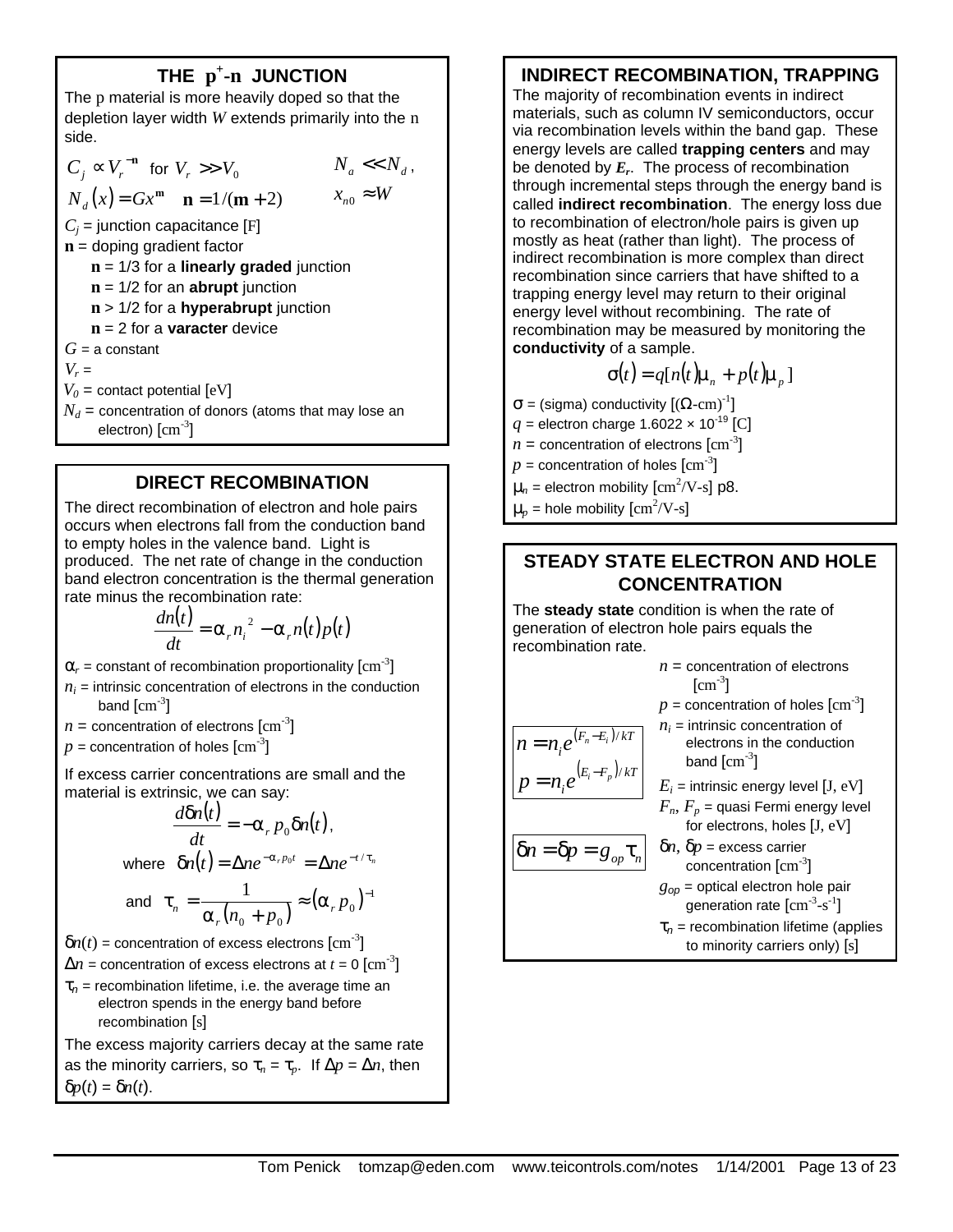# **F***B* **POTENTIAL BARRIER HEIGHT**

The Schottky potential barrier height for electron injection from the metal into the semiconductor conduction band is

 $q\Phi$ <sup>*B*</sup> =  $q\Phi$ <sub>*m*</sub> − *q*χ  $q\Phi_B$  = potential barrier height [eV]  $q\Phi_m$  = metal work function [eV] *q*χ = electron affinity [eV]

- **punch through –** An occurrence of **breakdown** below the expected breakdown voltage caused by the transition region extending across the entire width of the layer. This can be a problem in short, lightlydoped regions.
- **avalanche breakdown –** A high-energy electron is driven from the p-region into the transition region by an externally applied voltage. It collides with the lattice, creating an electron-hole pair. The two electrons are swept toward the n-region while the hole is swept toward the p-region under rapid acceleration due to a strong electric field. With sufficient energy, these particles participate in additional lattice collisions within the transition region, causing the creation of additional electronhole pairs. High reverse-bias voltage and high nregion doping concentrations contribute to the effect, but the **zener (tunneling) effect** takes over at very high doping concentrations.

**Zener effect –** The n- and p-regions of an abrupt p-n junction must both be heavily doped. The junction is reversed-biased to the extent that the energy bands cross, that is, the energy level of the n-material conduction band is below that of the p-material valence band. These

conditions permit electrons to tunnel from *Evp* to *Ecn* and current

flows from n to p as illustrated in the lower diagram at right.

Note that the materials in the diagram at right is **degenerate** type material, meaning that the doping concentration is so high that the Fermi level lies within the valence band of the pmaterial and within the conduction band of the ntype material.

.



Tunneling with forward bias (top) and reverse bias (bottom)

#### **DIODES**

- **Tunnel diode –** The tunnel diode operates (in certain regions of its I-V characteristic) by the quantum mechanical tunneling of electrons through the potential barrier of the junction. For reverse current, this is essentially the **zener effect** but requires only a small reverse bias. Applications include high-speed switching and logic circuits.
- **Photo diodes, solar cells –** The junction is operated in the fourth quadrant of its I-V characteristic. The voltage produced is restricted to values less than the contact potential, typically less than 1V. Many compromises are made in solar cell design.

| Junction depth in the n<br>material must be less<br>than $L_{p}$ to allow holes<br>generated near the<br>survace to diffuse to the<br>junction before they<br>recombine. | Many surface contact traces<br>are required to collect<br>current from this thin layer<br>due to its high resistance.<br>But these traces block<br>incoming light. |
|--------------------------------------------------------------------------------------------------------------------------------------------------------------------------|--------------------------------------------------------------------------------------------------------------------------------------------------------------------|
| In order to have a high<br>contact potential $V_0$ ,<br>heaving doping is<br>required.                                                                                   | To have long lifetimes,<br>doping must be reduced.                                                                                                                 |
| Solar cells are expensive<br>to fabricate and produce<br>only modest amounts of<br>power.                                                                                | Sunlight may be<br>concentrated to increase<br>output but efficiency is lost.<br>GaAs and related<br>compounds can be used at<br>the higher temperatures.          |

- **Photo diodes, photodetectors –** The junction is operated in the third quadrant of its I-V characteristic. In this region, current is essentially independent of voltage but proportional to the optical generation rate, making the device useful in measuring illumination levels or converting time-varying optical signals into electrical signals. It is usually desirable for these devices to act quickly, so the transition region W is made large. When an EHP is generated in this region, the electric field quickly sweeps the electron to the n side and the hole to the p side.
- **Varactor diode –** This device employs the voltagevariable capacitance characteristic of a reversebiased p-n junction. In a graded junction, the relationship between capacitance and voltage is

$$
C_j \propto V_r^{-n} \text{ for } V_r >> V_0
$$

For a linearly graded junction, the value of n is  $\frac{1}{2}$ . The value increases with more abrupt junctions.

**Zener diode –** The zener diode is a **breakdown diode** designed to break down abruptly at a particular voltage. Although named for the zener or tunneling breakdown mechanism, the **avalanche effect** is actually the more commonly used breakdown mechanism in zener diodes. A common application is voltage regulator.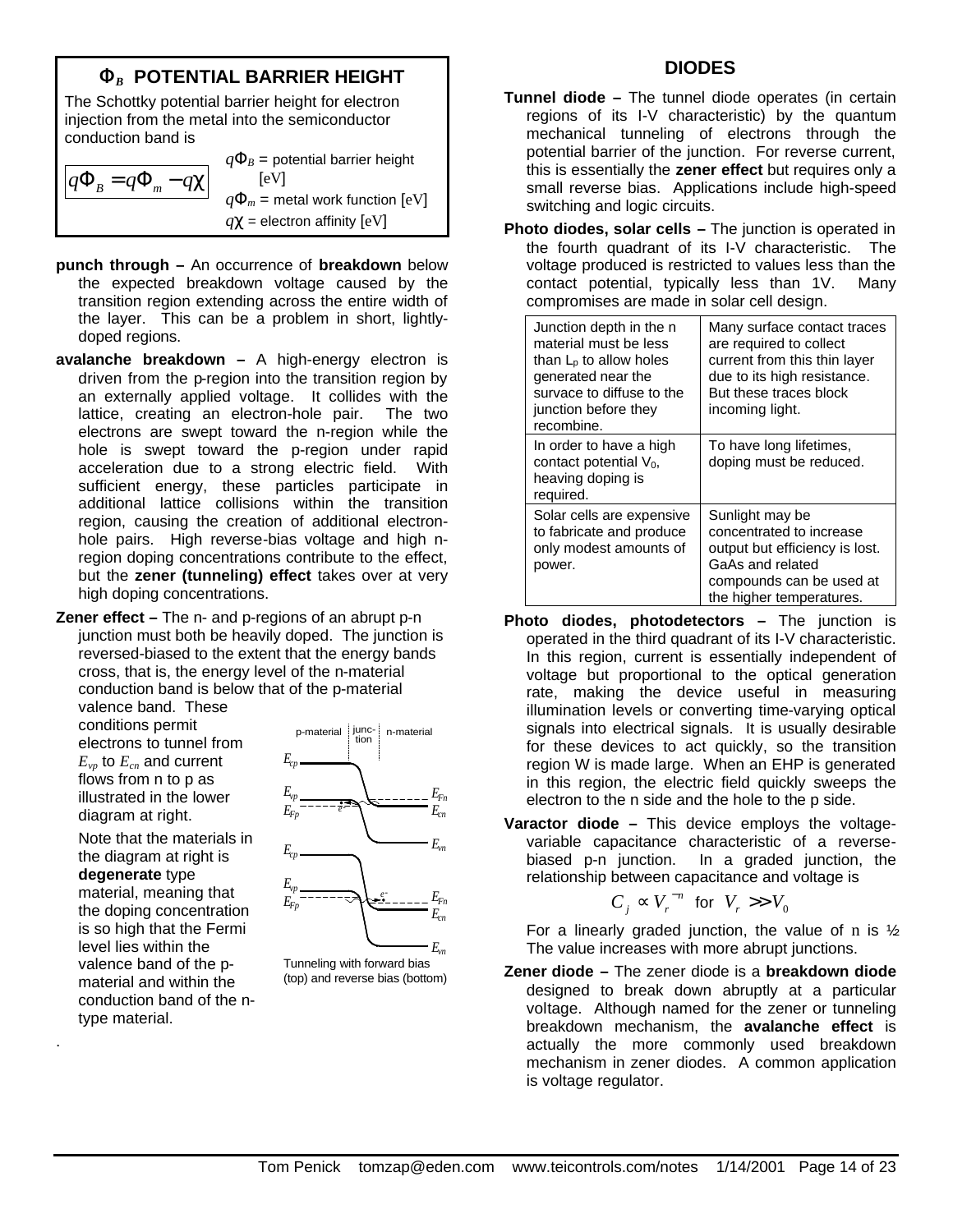# **THE p + -n-p TRANSISTOR**

The emitter  $(p^+)$  is more heavily doped so that the depletion region extends primarily into the base region.



- (1) injected holes lost to recombination in the base
- (2) holes that fail to be recombined in the base are swept across the reverse-biased collector junction by the electric field
- (3) thermally generated electrons and holes are swept across the CB junction by the electric field make up the reverse saturation current of the collector junction
- (4) electrons supplied by the base contact recombine with holes from (1), hence (1) and (4) are equal in magnitude
- (5) electrons injected across the forward-biased emitter junction; this current is small due to the heavily doped emitter

For a n-p-n transistor, simply reverse the roles of electrons and holes.

# **NORMAL BIASING IN THE**  $p^+$ **-n-** $p$ **TRANSISTOR**

Normal biasing in the p-n-p transistor means that the emitter-base junction is forward-biased and the collector-base junction is reverse-biased. Normal biasing results in reduced width of the emitter-base transition region and increased widthof the collectorbase transition region.



$$
\Delta p_E = p_n \left( e^{qV_{EB}/kT} - 1 \right), \quad \Delta p_C = p_n \left( e^{qV_{CB}/kT} - 1 \right)
$$

- $\Delta p_E$ ,  $\Delta p_C$  = excess hole concentration at the edge of the emitter ( $\Delta p_F$ ) and collector ( $\Delta p_C$ ) depletion regions  $\text{[cm}^{-3}$ ]
- $V_{EB}$ ,  $V_{CB}$  = emitter to base voltage, normally positive ( $V_{EB}$ ), collector to base voltage, normally negative  $(V_{CR})$  [V]
- $W_b$  = the width of the neutral base region; very important to the speed and efficiency of the transistor; this region is short so that most of the injected holes pass through to the collector (assisted by the electric field at the CB junction) without recombining in the base. [cm]

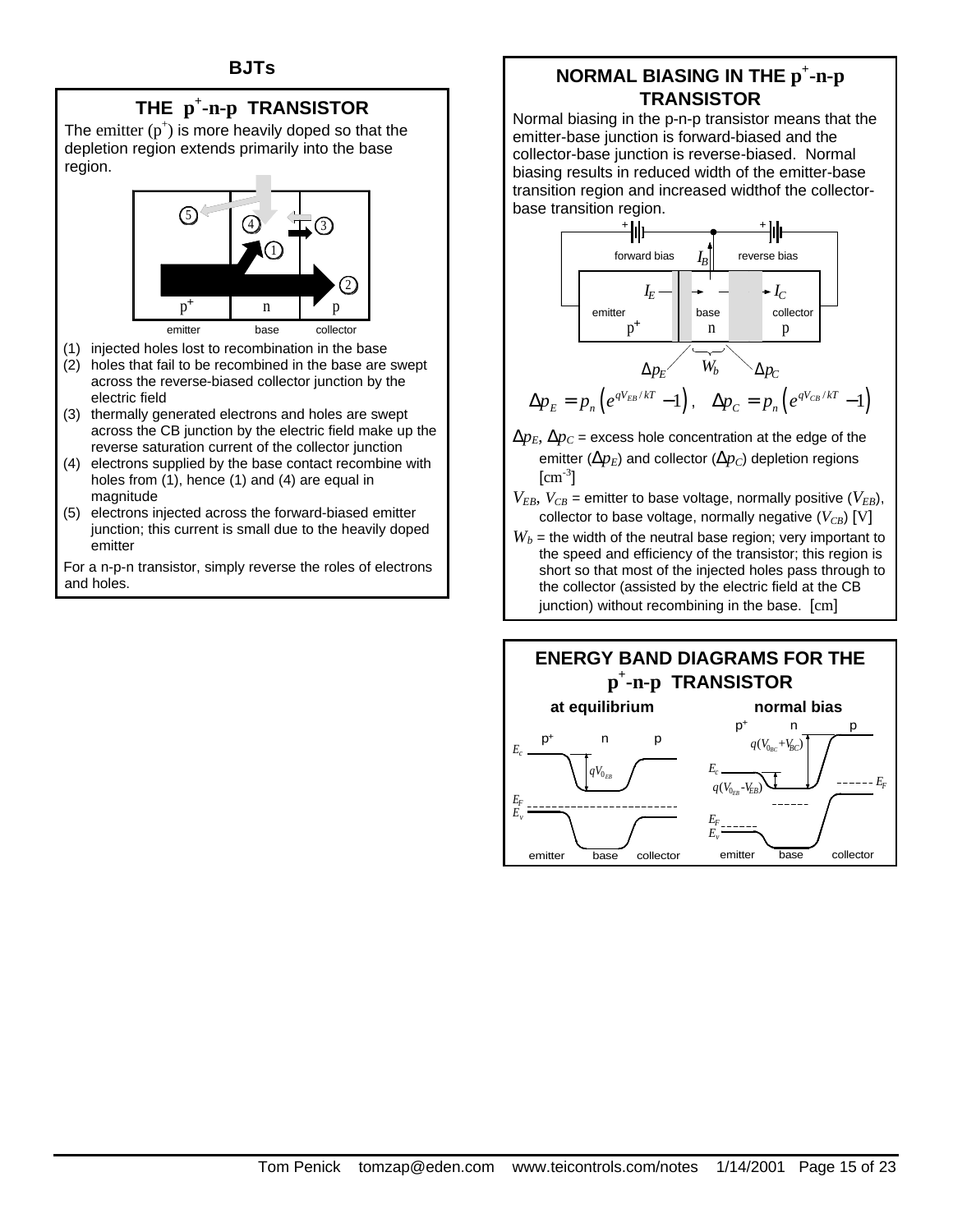### **THE DIFFUSION EQUATION AND THE p + -n-p TRANSISTOR**

Refer to the previous drawing.

**The diffusion equation:**

$$
\frac{d^2\delta p\left(x_n\right)}{dx_n^2}=\frac{\delta p\left(x_n\right)}{L_p^2}
$$

 $1^e$   $\top$   $C_2$ <sup> $\top$ </sup>  $\delta p(x_n) = C_1 e^{x_n/L_p} + C_2 e^{-x_n/L_p}$ 

 $/L_n$ ,  $\sigma$   $-x_n/l$ 

**The diffusion equation solution:** 

**Boundary conditions:**

$$
\delta p(x_n = 0) = C_1 + C_2 = \Delta p_E
$$
  

$$
\delta p(x_n = W_b) = C_1 e^{W_b/L_p} + C_2 e^{-W_b/L_p}
$$

**Solving for**  $C_1$  **and**  $C_2$ **:** 

$$
C_1 = \frac{\Delta p_C - \Delta p_E e^{-W_b/L_p}}{e^{W_b/L_p} - e^{-W_b/L_p}} \qquad C_2 = \frac{\Delta p_E e^{W_b/L_p} - \Delta p_C}{e^{W_b/L_p} - e^{-W_b/L_p}}
$$

 $\Delta p_E$ ,  $\Delta p_C$  = excess hole concentration at the edge of the emitter ( $\Delta p_E$ ) and collector ( $\Delta p_C$ ) depletion regions  $\text{[cm}^{\text{-3}}\text{]}$ 

- $W_b$  = the width of the base region not taken up by transition regions [cm]
- $L_p$  = diffusion length; the average distance a hole diffuses before recombining [cm]

# **D***p* **DIFFUSION IN THE BASE REGION**

The following is applicable to a p-n-p transistor; these values are used in other equations. The  $\Delta$  symbol usually indicates a difference between two values; in this case it would be the difference between the total number of holes and those *not* available for conduction, two values in which we are not interested.

- $\mathbf{D}p_E$  = excess hole concentration at the boundary of the emitter-base depletion region  $\mathrm{[cm^{3}]}$
- $\mathbf{D}p_C$  = excess hole concentration at the boundary of the collector-base depletion region ( $\Delta p_C = -p_n$  when the collector is strongly reverse-biased)  $\text{[cm}^{\text{-3}}\text{]}$

$$
\Delta p_E = p_n \left( e^{qV_{EB}/kT} - 1 \right) \left[ \Delta p_C = p_n \left( e^{qV_{CB}/kT} - 1 \right) \right]
$$

 $p_n$  = concentration of excess holes in the base region  $\mathrm{[cm^{-3}]}$ 

- $q =$  electron charge 1.6022  $\times$  10<sup>-19</sup> [C]
- $V_{EB}$  = emitter-to-base voltage [V]
- $V_{CB}$  = collector-to-base voltage [V]

Note: cth is 1/tanh, csch is 1/sinh.  
\n
$$
I_{Ep} = qA \frac{D_p}{L_p} \left( \Delta p_E \text{ cth} \frac{W_b}{L_p} - \Delta p_C \text{ csch} \frac{W_b}{L_p} \right)
$$
  
\n $I_C = qA \frac{D_p}{L_p} \left( \Delta p_E \text{ csch} \frac{W_b}{L_p} - \Delta p_C \text{ cth} \frac{W_b}{L_p} \right)$   
\n $I_B = qA \frac{D_p}{L_p} \left( \Delta p_E + \Delta p_C \text{ tanh} \frac{W_b}{2L_p} \right)$   
\n $I_{Ep}$  = the hole component of the emitter current [A]  
\n $I_C$  = collector current [A]  
\n $I_E$  base current [A]  
\n $q$  = electron charge 1.6022 × 10<sup>-19</sup> [C]  
\n $A$  = cross-sectional junction area (uniform for both junctions) [cm<sup>2</sup>]  
\n $D_p$  = diffusion coefficient for holes [cm<sup>2</sup>/s]  
\n $L_p$  = diffusion length; the average distance a hole diffuses before recombining [cm]  
\n $\Delta p_E$  = concentration of excess holes at the boundary of the  
\nemitter-base depletion region [cm<sup>-3</sup>]  
\n $\Delta p_E = p_n (e^{qV_{B}/kT} - 1)$   
\n $\Delta p_C$  = concentration of excess holes at the boundary of the  
\ncollector base depletion region ( $\Delta p_E$  = n, when the

*IE***,** *IC***,** *IB* **TRANSISTOR CURRENTS**

collector-base depletion region ( $\Delta p_C = -p_n$  when the collector is strongly reverse-biased)  $\text{[cm}^{-3}\text{]}$  $\Delta p_c = p_n \left( e^{qV_{CB}/kT} - 1 \right)$ 

 $W_b$  = width of the base region [cm]

# **a CURRENT TRANSFER RATIO**

The ratio of collector to emitter current, or **commonbase current gain**. To make  $\alpha$  close to 1, make the base narrow so not many holes recombine in the base.

$$
\alpha = \frac{I_C}{I_E} = \frac{b}{a} = \frac{BI_{Ep}}{I_{En} + I_{Ep}} = B\gamma = \frac{\beta}{\beta + 1}
$$

 $a = (qAD_p/L_p) \text{ctnh}(W_b/L_p)$ 

$$
b = (qAD_p/L_p) \, \text{csch}(W_b/L_p)
$$

- $B = i_c/i_{Ep} = bp_n$ , the **base transport factor**, the fraction of injected holes that make it across the base to the collector
- $I_{Ep}$  = emitter current due to holes [A]
- $I_{En}$  = emitter current due to electrons [A]
- $\gamma$  = emitter injection efficiency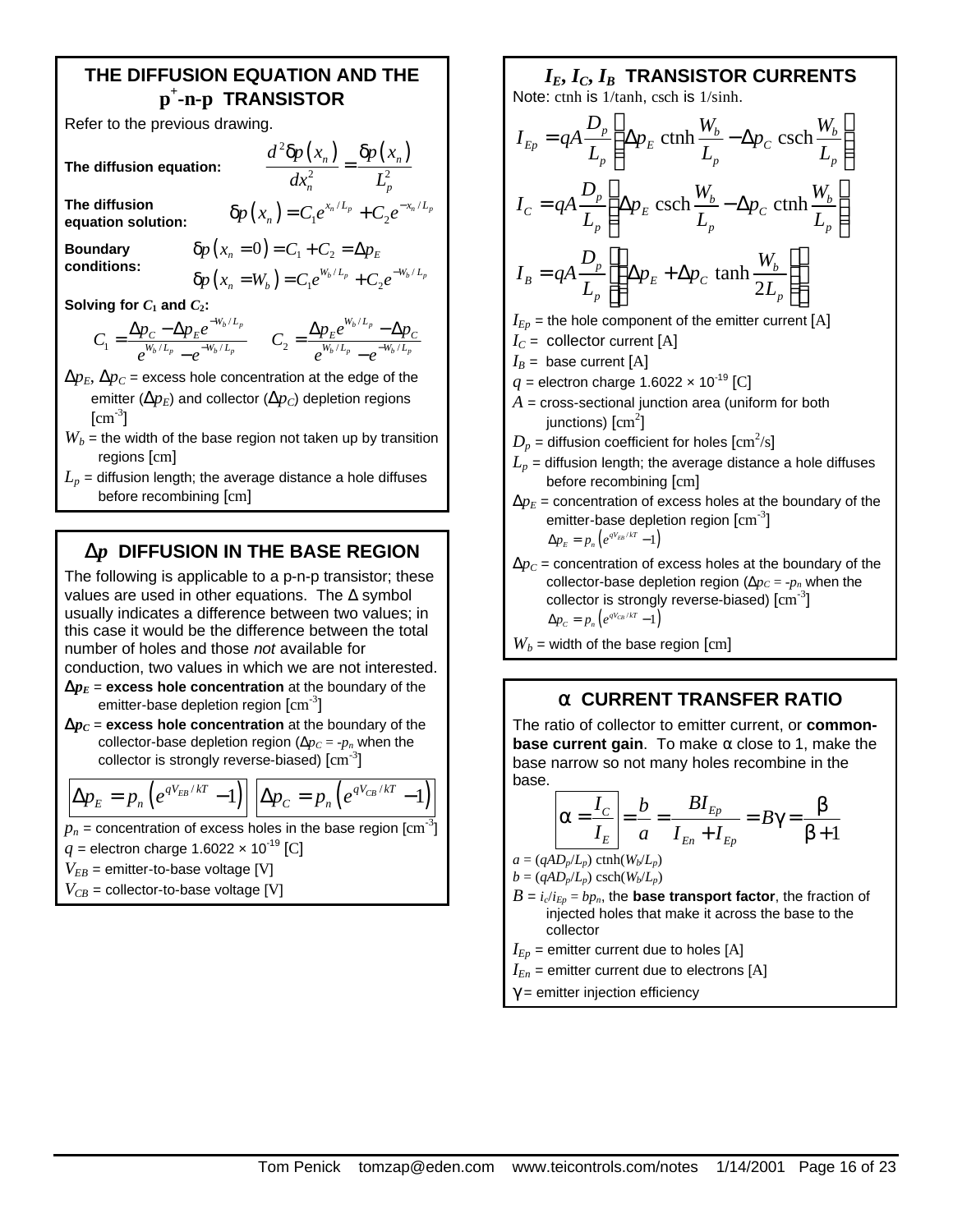### **b GAIN FACTOR**

The ratio of collector to base current, or **base-tocollector current amplification factor**, or **commonemitter current gain**.

$$
\beta = \frac{I_C}{I_B} = \frac{BI_{Ep}}{I_{En} + (1 - B)I_{Ep}} = \frac{B\gamma}{1 - B\gamma} = \frac{\alpha}{1 - \alpha}
$$

(see previous for description of variables)

#### **g EMITTER INJECTION EFFICIENCY**

 $\gamma \approx 1$  is the emitter current due entirely to hole injection (carrier *injection* always implies minority carriers). To make  $\gamma$  as large as possible, make the emitter heavily doped. The superscripts indicate which side of the emitter-base junction is being referred to.

$$
\gamma = \left[1 + \frac{L_p^n n_n \mu_n^p}{L_n^p p_p \mu_p^n} \tanh \frac{W_b}{L_p^n}\right]^{-1} \approx \left[1 + \frac{L_p^n n_n \mu_n^p}{L_n^p p_p \mu_p^n}\right]^{-1}
$$

$$
= \frac{I_{Ep}}{I_{Ep} + I_{En}}
$$

 $L_n$ ,  $L_n$  = diffusion length; the average distance a hole, or electron, diffuses before recombining; the distance at which the excess hole (or electron) distribution is reduced to 1/*e* of its value at the point of injection [cm]

- $p_p$  = concentration of holes in the boundary region of the **p** material  $\rm[cm^{-3}]$
- $n_n$  = concentration of electrons in the boundary region of the **n** material [cm-3 ]
- $W_b$  = base width in a BJT, measured between the edges of the emitter and collector junction depletion regions [cm]
- $\mu_n$  = electron mobility  $\text{[cm}^2/\text{V-s}\text{]}$  p8.

 $\mu_p$  = hole mobility  $\text{[cm}^2/\text{V-s}\text{]}$ 

### *IE***,** *IC* **EBERS-MOLL EQUATIONS**

These **equations for transistor current** allow for asymmetry between the junctions.

$$
I_E = I_{EN} + I_{EI}
$$
 (e1)

$$
=I_{ES}\left(e^{qV_{EB}/kT}-1\right)-\alpha_{I}I_{CS}\left(e^{qV_{CB}/kT}-1\right) \qquad \text{(e2)}
$$

$$
=\alpha_{I}I_{C}-I_{EO}\left(e^{qV_{EB}/kT}-1\right)
$$
 (e3)

$$
I_C = I_{CN} + I_{Cl} \tag{c1}
$$

$$
=\alpha_{N}I_{ES}\left(e^{qV_{EB}/kT}-1\right)-I_{CS}\left(e^{qV_{CB}/kT}-1\right)
$$
 (c2)

$$
=\alpha_{N}I_{E}-I_{CO}\left(e^{qV_{CB}/kT}-1\right)
$$
 (c3)

To measure the current, use equations e2 and c2. **To get**   $I_{ES}$ , measure  $I_E$  with the collector open and the EB junction reverse-biased. That way,  $e^{qV_{EB}/kT}$  is very small. To get  $a_I$ , make  $V_{EB}$  large and negative (reverse-biased), then  $\alpha_I =$  $dI_E/dI_C$ . **To get a**<sub>*N*</sub>, make  $V_{CB}$  large and negative (reversebiased), then  $\alpha_N = -dI_C/dI_E$ . To get  $I_{ES}$ , measure  $I_C$  with the emitter open and the CB junction reverse-biased. This information comes from The Physics of Semiconductor Devices, D.A. Fraser, p. 101, and may not be correct—variables were named differently.

 $I_{EN}$  = emitter current with  $V_{CB} = 0$ , i.e. CB shorted [A]  $I_{EI} = \alpha_l I_{CI}$  emitter current, inverted mode (negative value)  $I_{ES}$  = emitter saturation current with  $V_{CB}$  = 0 [A]  $I_{EO}$  = emitter saturation current with collector open [A]  $\alpha$ <sub>*I*</sub>,  $\alpha$ <sub>*N*</sub> = current transfer ratio, inverted/normal modes  $I_{CN}$  = collector current with  $V_{CB} = 0$ , i.e. CB shorted [A]  $I_{CI}$  = collector current, inverted mode (negative value) [A]  $I_{CS}$  = collector saturation current with  $V_{EB} = 0$  [A]  $I_{CO}$  = collector saturation current with emitter open [A]

#### **normal mode** means normal biasing

**inverted mode** means inverted biasing, i.e. reverse-biased emitter and forward-biased collector, making *ICI* injected current and *IEI* collected current.

#### **TRANSISTOR OPERATING MODES**

**cutoff** – the *off* state.  $I_B$  is zero or negative.

**normal active** – emitter junction is forward-biased; collector junction is reverse-biased. operating point is on the load line.

**saturation** – collector junction voltage is zero or forward-biased

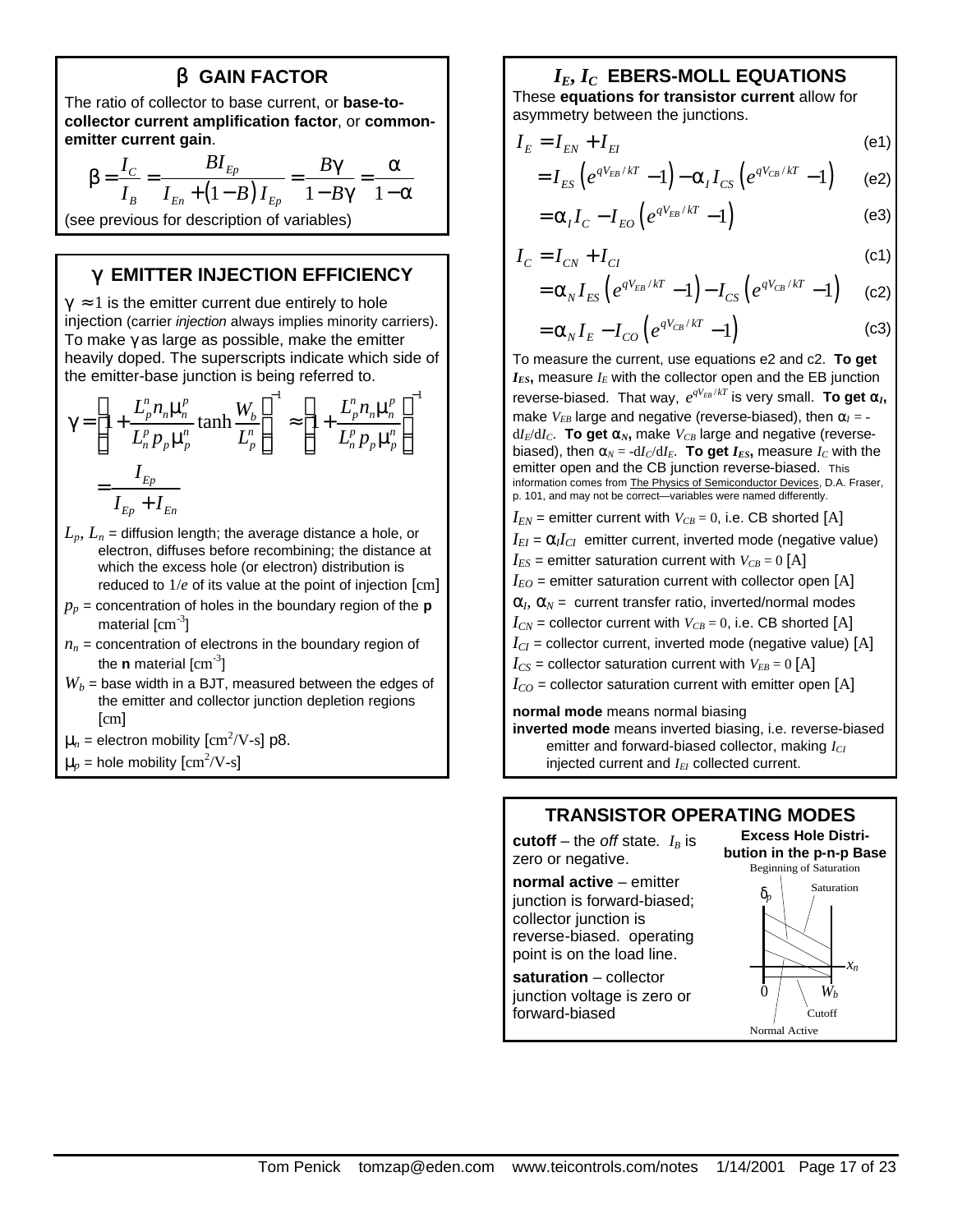### **JFETs**



# *VP* **PINCH-OFF VOLTAGE**

The JFET bias voltage *Vgs* that just causes the depletion regions to meet near the drain, essentially halting further increases in drain current.



 $q =$  electron charge 1.60  $\times$  10<sup>-19</sup> [C]  $a =$  channel half-width  $[m]$ 

 $N_d$  = concentration of donors (atoms that may lose an electron)  $\text{[cm}^{\text{-3}}\text{]}$ 

 $\epsilon$  = permittivity of the material [F/cm]

# **MOSFETs**



# **IDEAL MOS AT EQUILIBRIUM**

In an ideal MOS, 1)  $\Phi_M = \Phi_S$ , i.e. there is no band-

bending at equilibrium, and 2) there is no charge in the oxide region or at the oxide/semiconductor interface.

 $E_{Fm}$  = Fermi level of the metal  $[eV]$ 

- $q\Phi_m$  = modified work function, energy band extending from the metal Fermi level to the conduction band of the silicon oxide [eV]
- $q\Phi$ <sub>s</sub> = work function, for the semiconductor layer  $[eV]$







# *VG* **GATE VOLTAGE**

The gate voltage can be broken down into components of the voltage drop across the interface, the voltage drop across the depletion region, and the voltage required to achieve flat-band conditions.

 $V_G = V_i + \phi_s + V_{FB}$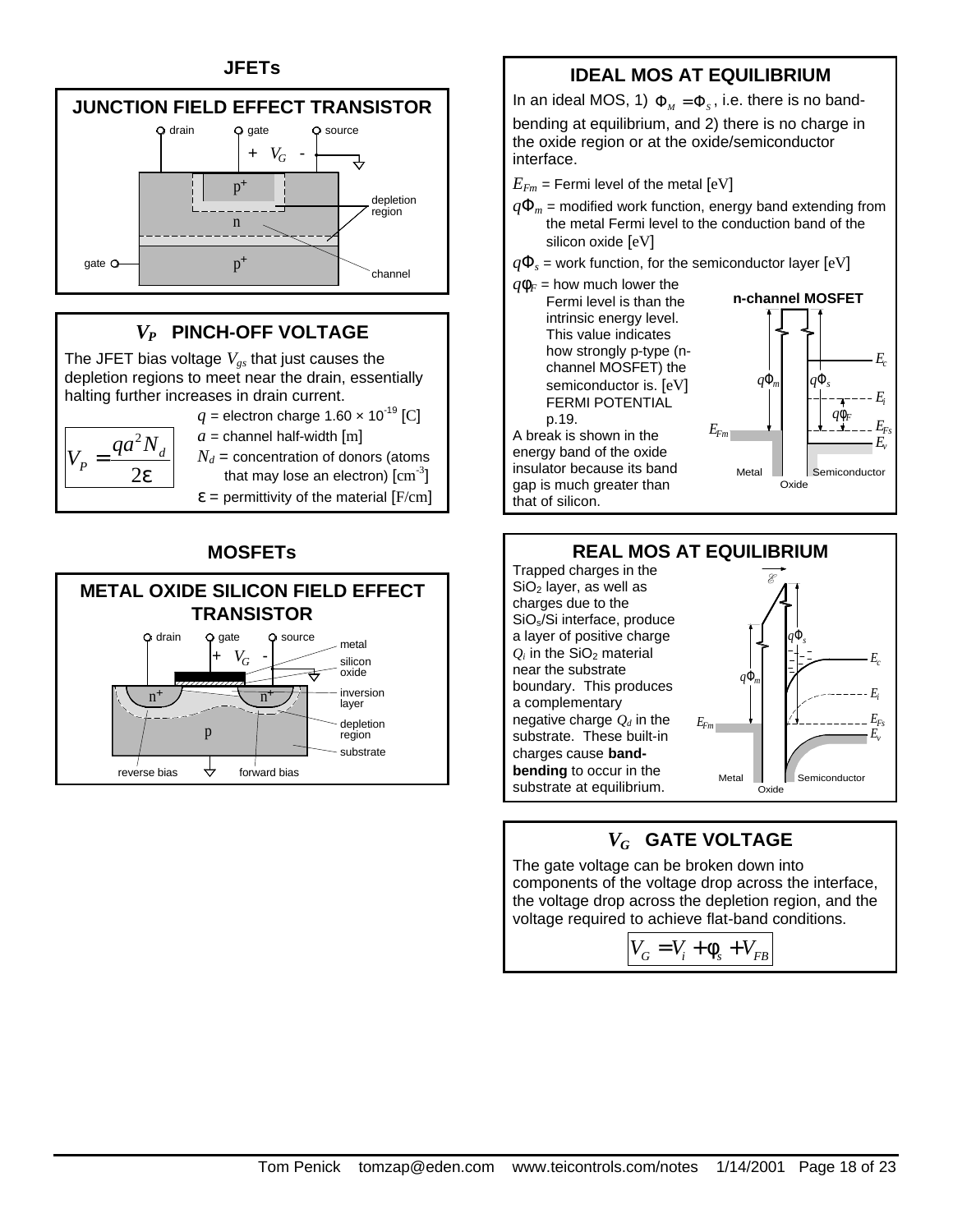# *VT* **THRESHOLD VOLTAGE**

The minimum gate voltage of a MOSFET required to induce the channel.  $n$ -channel MOSFET:  $V_T$  is positive or slightly negative because the first two terms (with their operators) are negative and the last two positive. When an n-channel MOSFET has a negative  $V_T$  it means that the channel is made (the MOSFET conducts) until a negative gate voltage is applied. **p-channel MOSFET:**  $V_T$  is negative because all terms (with their operators) are negative.

$$
V_T = \Phi_{ms} - \frac{Q_i}{C_i} - \frac{Q_d}{C_i} + 2\phi_F \qquad \phi_F = \frac{kT}{q} \ln \frac{N_a}{n_i}
$$

Φ*ms* = metal semiconductor work function potential difference [V]

 $Q_i$  = interface charge per unit area  ${\rm [C/cm}^2{\rm ]}$  p.20.

 $Q_d$  = depletion region charge per unit area  ${\rm [C/cm^2]}$  p.20.

 $C_i$  = interface capacitance per unit area  $[F/cm^2]$  p.20.

 $\Phi_F$  = Fermi potential;  $E_i - E_F$ , [V] p.19.

# **ADJUSTING** *VT* **BY ION IMPLANTATION**

The threshold voltage can be made less negative/more positive by implanting boron acceptors just below the Si surface near the gate in both nchannel and p-channel MOSFETs.

$$
V_{T(new)} = V_{T(orig.)} + \frac{qF_B}{C_i}
$$

 $F_B$  = boron doping concentration per unit **area**  $\text{[cm}^{-2}\text{]}$  $C_i$  = interface capacitance per unit area  $[F/cm^2]$  p.20.

# *VFB* **FLAT BAND VOLTAGE**

The negative voltage required to straighten the energy bands. Trapped charges in the  $SiO<sub>2</sub>$  layer, as well as charges due to the  $SiO<sub>s</sub>/Si$  interface, produce a layer of positive charge  $Q_i$  in the  $\rm SiO_2$  material near the substrate boundary (n-channel and p-channel MOSFETs). This produces a complementary negative charge  $O_d$  in the substrate. When the (negative) flat band voltage is applied to the gate, an electric field is set up between the positive charges in the  $SiO<sub>2</sub>$  layer and the negative charges on the gate, eliminating the negative charges  $Q_d$  in the substrate.

> *i i*

*Q*

 $\mathcal{F}B = \mathcal{F}_{ms} - \frac{1}{C}$ 

 $V_{FB} = \Phi_{ms} -$ 

$$
\Phi_{ms} = \text{metal semiconductor work}
$$
\n\nfunction voltage [V]  
\n
$$
Q_i = \text{effective MOS interface charge}
$$
\n\nper unit area; the naturally occurring charge in the SiO<sub>2</sub>

layer. Dr. Kwong prefers to call this  $\mathcal{Q}_{ox}$ . [C/cm<sup>2</sup>]  $C_i$  = interface capacitance per unit area  $[F/cm^2]$  p.20.

# *Vi*  **INTERFACE VOLTAGE**

The voltage drop across the  $SiO<sub>2</sub>$  insulator. Dr. Kwong prefers to call this *Vox*.

$$
V_i = \frac{-Q_s d}{\varepsilon_i} = \frac{-Q_s}{C_i}
$$

 $\phi_s$  = surface potential [V] p.20.

 $Q_s$  = the negative charge density on the semiconductor  $[C/cm<sup>2</sup>]$ 

 $d =$  thickness of the insulator  $\lceil$ cm $\rceil$ 

 $V_G$  = gate voltage [V]

 $C_i$  = interface capacitance per unit area  $[F/cm^2]$  p.20.

 $\varepsilon_i$  = permittivity of the interface layer,  $3.9\varepsilon_0/100$  for SiO<sub>2</sub> [F/cm]

# **F***ms* **METAL SEMICONDUCTOR WORK FUNCTION [V]**

The metal semiconductor work function is the voltage potential between the metal gate and the semiconductor body. Work function voltages vary with the material and the doping concentration. Also, see illustration at REAL MOS AT EQUILIBRIUM p.18.



# **f***F* **FERMI POTENTIAL [V]**

φ*F* is the potential between the intrinsic energy level and the Fermi level. It is related to how strongly doped the semiconductor is.

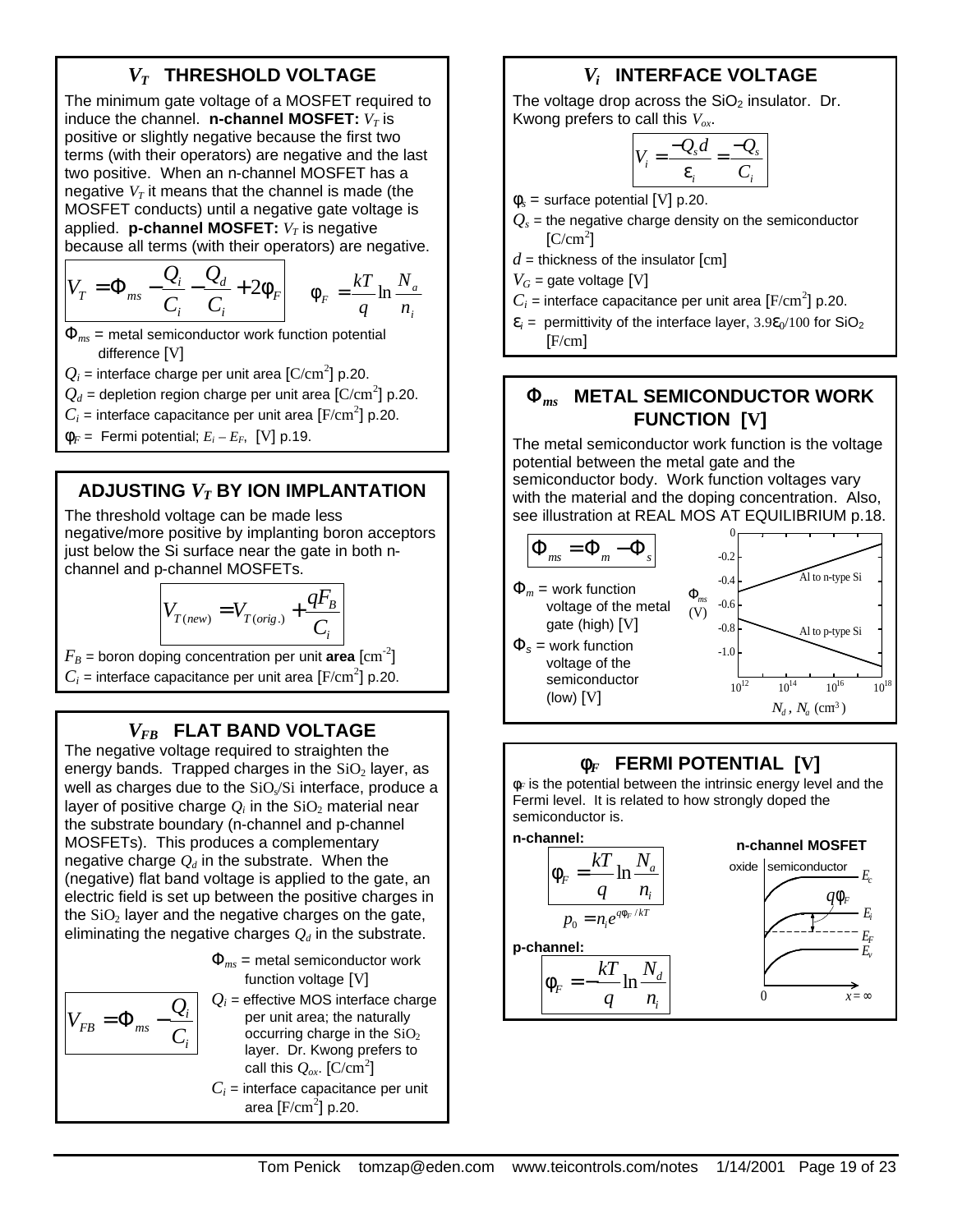# **f***S* **SURFACE POTENTIAL [V]**

φ*S* is the voltage drop across the depletion region of the semiconductor, i.e. how far the energy bands are bent.

φ*S* is a component of the gate voltage:

$$
V_G = V_i + \phi_s + V_{FB}
$$

at inversion:

$$
\phi_{S}=2\phi_{F}
$$



# $Q_n$  INVERSION CHARGE  $\rm [C/cm^2]$

 $Q_n$  is the (variable) charge per unit area resulting from the depletion of holes in the p-type substrate due to positive gate voltage. See MOS CHARGE DENSITY p.21.

$$
Q_s = Q_n + Q_d
$$

 $Q_s$  = surface charge; the total charge density in the substrate  ${\rm [C/cm^2]}$  $Q_d$  = depletion charge density  $\text{[C/cm}^2\text{]}$ 

# $Q_d$  DEPLETION CHARGE  $\rm [C/cm^2]$

 $Q_d$  is the (fixed) charge density in the depletion region due to  $Q_i$  in the interface (SiO<sub>2</sub>) region. See MOS CHARGE DENSITY p.21. See also FLAT BAND VOLTAGE, p. 19.

| n-channel (p-type<br>substrate):                                                                                       | $q =$ electron charge 1.6022 $\times$<br>$10^{-19}$ [C]                                                                                                        |  |  |
|------------------------------------------------------------------------------------------------------------------------|----------------------------------------------------------------------------------------------------------------------------------------------------------------|--|--|
| $Q_d = -qN_aW_m$<br>$=-2\sqrt{\varepsilon_0 \varepsilon_r q N_a \phi_F}$                                               | $N_a$ = concentration of<br>acceptors (atoms that<br>may gain an electron)<br>$\text{cm}^{-3}$ ]                                                               |  |  |
| <b>p-channel</b> (n-type<br>substrate):<br>$Q_d = qN_dW_m$<br>$=2\sqrt{\varepsilon_{0}\varepsilon_{r}qN_{d} \phi_{F}}$ | $W_m$ = maximum width of the<br>depletion region $\lceil$ cm $\rceil$<br>p.21.<br>$\mathbf{\varepsilon}_0 \mathbf{\varepsilon}_r = \text{permittivity of the}$ |  |  |
|                                                                                                                        | material $[F/cm]$<br>$\Phi_F$ = Fermi potential; $E_i - E_F$ ,<br>[V] p.19.                                                                                    |  |  |

# $Q_i$  INTERFACE CHARGE  $\rm{[C/cm^2]}$

 $Q_i$  is a (variable) positive charge density in the SiO<sub>2</sub> material near the substrate boundary (n-channel and p-channel MOSFETs) composed of trapped charges in the  $SiO<sub>2</sub>$  layer, as well as charges due to the SiOs/Si interface. With the application of positive gate voltage, the interface charge can be swept out of the insulator region by the electric field. Dr. Kwong prefers to call this *Qox*.

# $Q_s$  SURFACE CHARGE  $\rm [C/cm^2]$

*Qs* is the (variable) total charge density in the depletion region of the semiconductor.

$$
Q_s = Q_n + Q_d
$$
  $Q_n$  = inversion charge density [C/cm<sup>2</sup>]  
  $Q_d$  = depletion charge density [C/cm<sup>2</sup>]  
Q<sub>0</sub> =

# *ID* **DRAIN CURRENT**

when  $V_D$  is small:

$$
I_D = \frac{\overline{\mu}_n Z C_i}{L} \left[ \left( V_G - V_T \right) V_D - \frac{1}{2} V_D^2 \right]
$$

more accurately:

$$
I_{D} = \frac{\bar{\mu}_{n} Z C_{i}}{L} \left\{ \left( V_{G} - V_{FB} - 2 \phi_{F} - \frac{1}{2} V_{D} \right) V_{D} - \frac{2}{3} \frac{\sqrt{2 \varepsilon_{s} q N_{a}}}{C_{i}} \left[ \left( V_{D} + 2 \phi_{F} \right)^{3/2} - \left( 2 \phi_{F} \right)^{3/2} \right] \right\}
$$

- $\overline{\mu}_n$  = surface electron mobility  $\text{[cm}^2/\text{V-s} \text{]}$  p8.
- $Z =$  depth of the channel  $\lceil$ cm $\rceil$
- $C_i$  = interface capacitance per unit area  $[{\rm F/cm}^2]$  p.20.
- $L =$  length of the channel  $\lceil$ cm $\rceil$

 $V_G$  = gate voltage [V]

- $V_T$  = threshhold voltage, the voltage at which the channel begins to conduct [V]
- $V_D$  = drain voltage (drain-to-source) [V]

# $C, C_d, C_i$  CAPACITANCE  $[F/cm^2]$

The **total capacitance** is the sum of the **interface capacitance** and the **depletion capacitance**.

$$
C = A \cdot \frac{\varepsilon}{d} \quad \text{general expression for capacitance [F]}
$$

$$
C = \frac{C_i C_d}{C_i + C_d} \quad C_d = \frac{\varepsilon_s}{W} \quad C_i = \frac{\varepsilon_i}{d}
$$

 $A = \text{area [cm}^2]$ 

- $\varepsilon$ <sub>s</sub> = permittivity of the substrate,  $11.8\varepsilon_0/100$  for Si [F/cm]
- $\varepsilon_i$  = permittivity of the interface layer,  $3.9\varepsilon_0/100$  for SiO<sub>2</sub> [F/cm]
- $d$  = separation distance  $\lceil$ cm $\rceil$
- $C$  = total capacitance; series capacitance per unit area due to the  $SiO<sub>2</sub>$  insulator and the depletion capacitance  $[F/cm^2]$
- $C_i$  = interface capacitance; (fixed) capacitance per unit area due to the SiO $_2$  insulator  $\mathrm{[F/cm^2]}$
- $C_d$  = depletion capacitance; capacitance per unit area due to the depletion layer (varies with the gate voltage)  $[F/cm^2]$
- *W* = width of the depletion region [cm] p.21.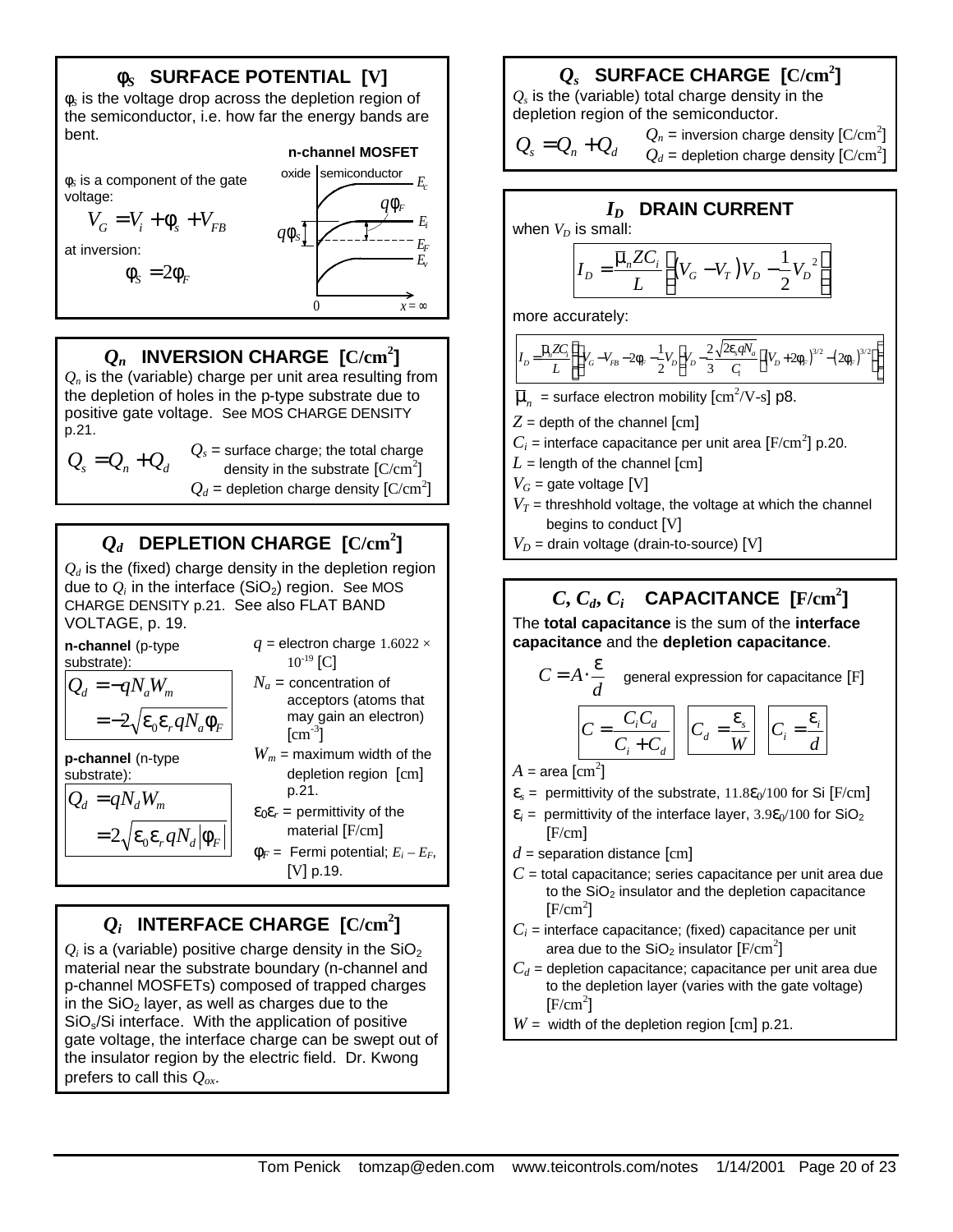# *W***,** *Wm* **DEPLETION LAYER WIDTH**

The width of the depletion layer within the substrate, including the width of the inversion layer, if present. The width grows with increased gate voltage until reaching maximum at the onset of **strong inversion** (p.21). Further increases in voltage cause stronger inversion rather than more depletion.

$$
W = \left[\frac{2\varepsilon_{s}\phi_{s}}{qN_{a}}\right]^{1/2} \qquad W_{\text{max}} = 2\left[\frac{\varepsilon_{s}kT\ln\left(N_{a}/n_{i}\right)}{q^{2}N_{a}}\right]^{1/2}
$$

 $\varepsilon$ <sub>s</sub> = permittivity of the substrate,  $11.8\varepsilon_0/100$  for Si [F/cm]

 $\phi_s$  = surface potential [V] p.20.

 $q =$  electron charge 1.6022  $\times$  10<sup>-19</sup> [C]

 $n_i$  = intrinsic concentration of electrons in the conduction band, 1.5  $\times$  10 $^{10}$  for Si  $\rm[cm^{-3}]$ 

 $N_a$  =  $\,$  acceptor concentration in the substrate  $\rm[cm^{-3}]$ 

### **STRONG INVERSION**

When a positive gate voltage is applied, bandbending takes place. When the gate voltage *V<sup>G</sup>* reaches the **threshold voltage**  $V_T$ , the intrinsic energy band has bent down below the Fermi level by a distance equal to the separation of the intrinsic and Fermi energy bands, and the channel area becomes as strongly n-type as the rest of the substrate is ptype, that is, the free electron concentration equals the acceptor doping concentration. This condition is called strong inversion and at this point the channel conducts.







*q*





*Ec*

 $\phi_{s} = 2\phi_{F} \Leftrightarrow n_{s} = N_{A}$ 

 $n<sub>s</sub>$  = surface concentration of carriers (electrons) in the substrate at the semiconductor/SiO<sub>2</sub> transition  $\mathrm{[cm^{3}]}$ 

0

- $n_i$  = intrinsic concentration of electrons in the conduction band, 1.5  $\times$  10 $^{10}$  for Si  $\rm[cm^{-3}]$
- $E_{i\infty}$  = the intrinsic energy level at infinity (far away from the semiconductor/SiO<sub>2</sub> interface) [eV]
- $E_{i0}$  = the intrinsic energy level at the semiconductor/SiO<sub>2</sub> interface [eV]
- $\phi_s$  = surface potential [V] p.20.
- $\Phi_F$  = Fermi potential;  $E_i E_F$ , [V] p.19.
- $N_a$  =  $\,$  acceptor concentration in the substrate  $\rm[cm^{-3}]$

# **MOS CHARGE DENSITY**

*Q<sup>m</sup>*

*Qd*

*Q* (charge per unit area)

*x*

 $-W \rightarrow$ 

*Qn*

- $Q_m$  = gate charge density, due to the positive gate voltage  $\text{[C/cm}^2\text{]}$
- $Q_d$  = depletion region charge density  ${\rm [C/cm^2]}$
- $Q_n$  = inversion charge density, resulting from the depletion of holes due to the positive gate voltage  $[C/cm<sup>2</sup>]$



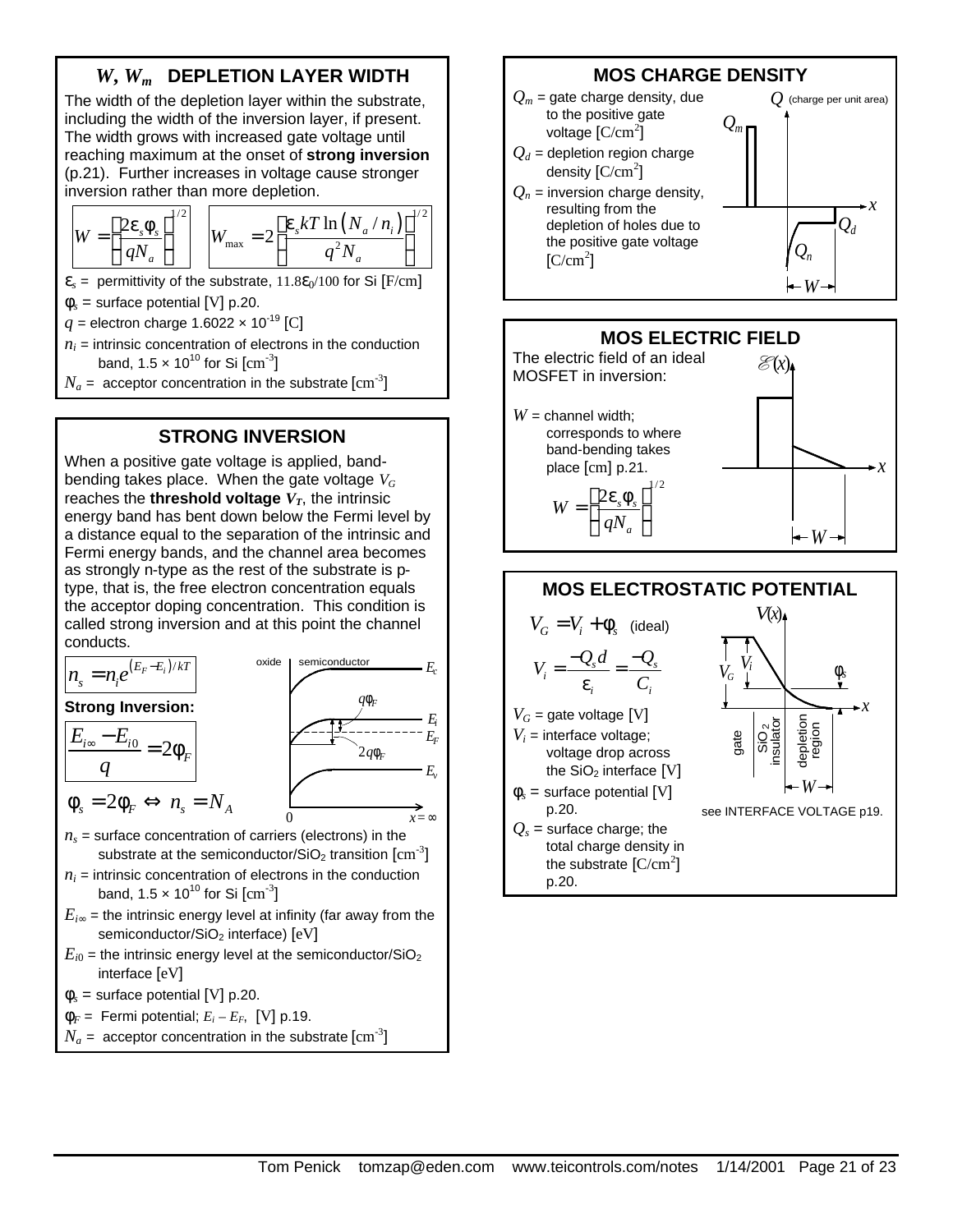#### **CHANNEL**

When the gate voltage  $V_G$  reaches the **threshold voltage**  $V_T$ , the intrinsic energy band has bent down below the Fermi level by a distance equal to the separation of the intrinsic and Fermi energy bands (strong inversion), and a portion of the the depletion region becomes as strongly n-type as the rest of the substrate is p-type. This area is called the **channel** and is **the conductive path between the drain and source of the MOSFET**.

The change in voltage drop across the depletion region as you move along the x-axis is equal to the drain current times the change in resistance as you move along the xaxis across the width of the channel.



Another way to state this is: the change in current in the depletion region as you move along the x-axis (there isn't any change) is equal to the conductivity of a section Δ*x* times the voltage drop at that point.

$$
I_D dx = \overline{u}_n z Q_n(x) dV_x
$$
  
where:  $Q_n(x) = -C_i \left[ V_G - V_{FB} - 2\phi_F - V_x - \frac{1}{C_i} \sqrt{2q \varepsilon_s N_a (2\phi_F + V_x)} \right]$ 

We wouldn't want to pass up an opportunity to integrate:

 $\int_a^0 Q_n(x)$ 0  $\overline{\phantom{a}}$   $\overline{\phantom{a}}$   $\overline{\phantom{a}}$   $\overline{\phantom{a}}$   $\overline{\phantom{a}}$   $\overline{\phantom{a}}$   $\overline{\phantom{a}}$   $\overline{\phantom{a}}$   $\overline{\phantom{a}}$   $\overline{\phantom{a}}$   $\overline{\phantom{a}}$   $\overline{\phantom{a}}$   $\overline{\phantom{a}}$   $\overline{\phantom{a}}$   $\overline{\phantom{a}}$   $\overline{\phantom{a}}$   $\overline{\phantom{a}}$   $\overline{\phantom{a}}$   $\over$ *L*  $\int_0^L I_D \, dx = -\overline{u}_n z \int_{V_D}^{\infty} Q_n(x) \, dV_x$ 

The result is the long expression from Drain Current on page 20.

 $V_x$  = voltage across the depletion region at some point x along the length of the channel [V] **Point of confusion:** Here, the **length** of the channel (*L*) is what is referred to elsewhere at the maximum **width** (*W*max) of the depletion region.

 $I_D$  = drain current [A]

 $dR$  = the change in the resistivity, which is proportional to the change in area  $[\Omega/m]$ 

$$
dR = \frac{1}{\sigma} \frac{dx}{A} = \frac{1}{\sigma} \frac{dx}{zy}
$$

 $\sigma$  = (sigma) conductance  $[\Omega^{\text{-}1}]$   $\sigma$  =  $qn\mu_n$ 

$$
A = \text{area [m}^2]
$$

 $\overline{u}_n^{}$  = electron mobility near the surface  $\rm[cm^2/V\text{-}s]$  p8.

*z* = channel depth (see illustration) [m]

 $V_{FB}$  = flat-band voltage [V] p19.

 $N_a$  =  $\,$  acceptor concentration in the substrate  $\rm[cm^{-3}]$ 

 $\Phi_F$  = Fermi potential;  $E_i - E_F$ , [V] p.19.

# **MOSFET DESIGN CONSIDERATIONS**

**Substrate:** Light doping helps guard against breakdown at the drain junction. Doping near the interface by ion implantation adjusts *Qd*.

**F***ms* can be reduced by using heavily-doped polycrystalline silicon for the gate material.

Increasing *Ci* by using a thinner oxide layer or a different material, reduced the magnitude of *VT*.

### **MISCELLANEOUS**

#### **NATURAL LOG**

 $e^b = x \rightarrow \ln x = b$ 

#### **EULER'S EQUATION**

 $e^{j\phi} = \cos \phi + j \sin \phi$ 

#### **TRIGONOMETRIC IDENTITIES**

 $e^{+j\theta} + e^{-j\theta} = 2\cos\theta$ 

 $e^{+j\theta} - e^{-j\theta} = j2\sin\theta$ 

 $e^{\pm j\theta} = \cos \theta \pm j \sin \theta$ 

# **Ñ NABLA, DEL OR GRAD OPERATOR**

Compare the  $\nabla$  operation to taking the time derivative. Where ∂/∂*t* means to take the derivative with respect to time and introduces a  $s<sup>-1</sup>$  component to the units of the result, the  $\nabla$  operation means to take the derivative with respect to distance (in 3 dimensions) and introduces a  $m^{-1}$  component to the units of the result. ∇ terms may be called *space derivatives* and an equation which contains the ∇ operator may be called a *vector differential equation*. In other words, ∇**A** is how fast **A** changes as you move through space.

| in rectangular<br>coordinates: | $\nabla \mathbf{A} = \hat{x} \frac{\partial A}{\partial x} + \hat{y} \frac{\partial A}{\partial y} + \hat{z} \frac{\partial A}{\partial z}$                                                     |
|--------------------------------|-------------------------------------------------------------------------------------------------------------------------------------------------------------------------------------------------|
| in cylindrical<br>coordinates: | $\nabla \mathbf{A} = \hat{r} \frac{\partial A}{\partial r} + \hat{\phi} \frac{1}{r} \frac{\partial A}{\partial \phi} + \hat{z} \frac{\partial A}{\partial z}$                                   |
| in spherical<br>coordinates:   | $\nabla \mathbf{A} = \hat{r} \frac{\partial A}{\partial r} + \hat{\theta} \frac{1}{r} \frac{\partial A}{\partial \theta} + \hat{\phi} \frac{1}{r \sin \theta} \frac{\partial A}{\partial \phi}$ |